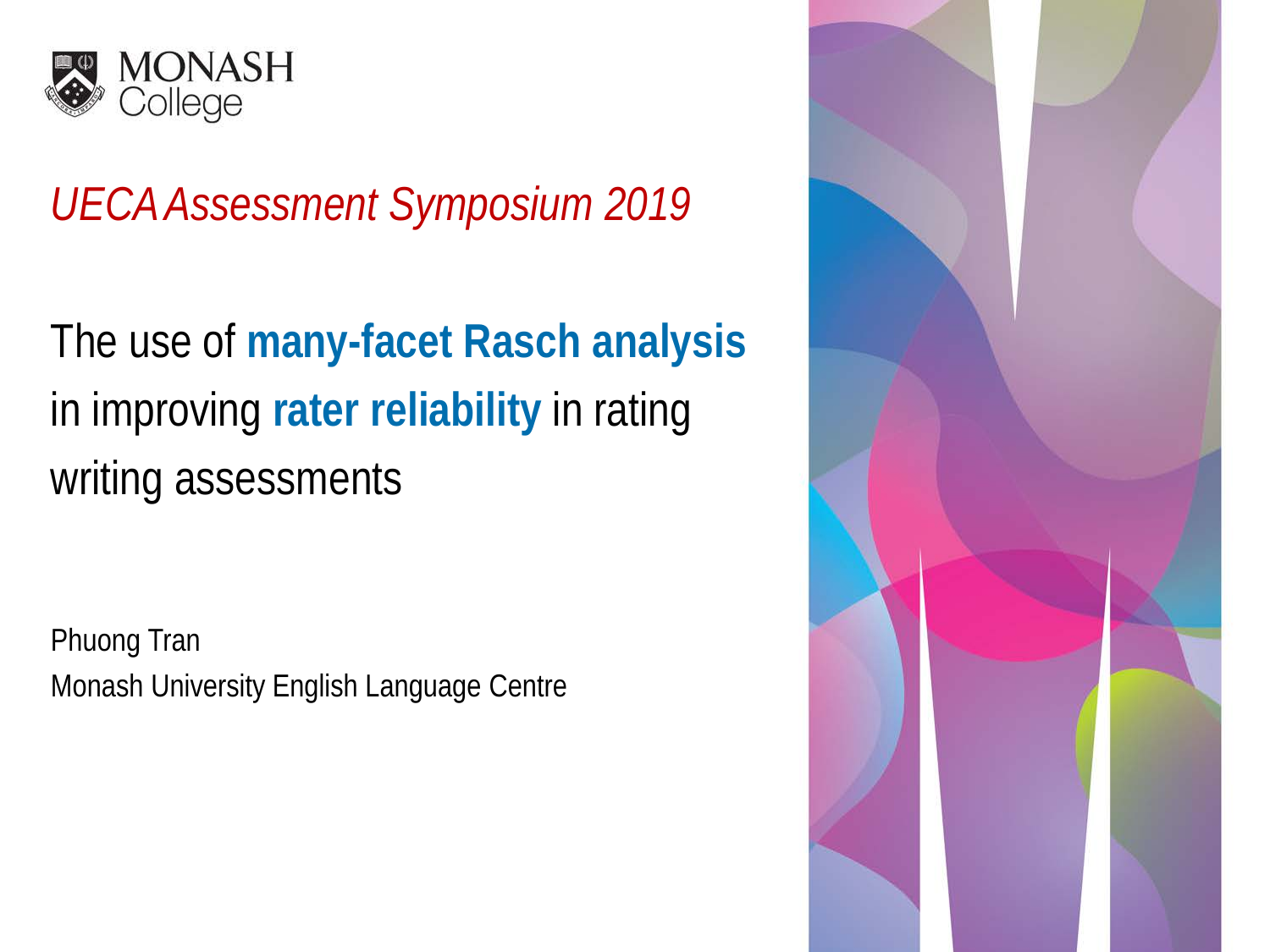## DEFINITIONS OF TERMS

- **Rater**: a person that rates ratees' responses to constructed response tasks
- **Scoring rubrics:** a set of criteria with descriptors for different levels of performance
- **Criterion score:** a rating for a criterion
- **Task score**: the total score of all ratings for a ratee's performance on a task

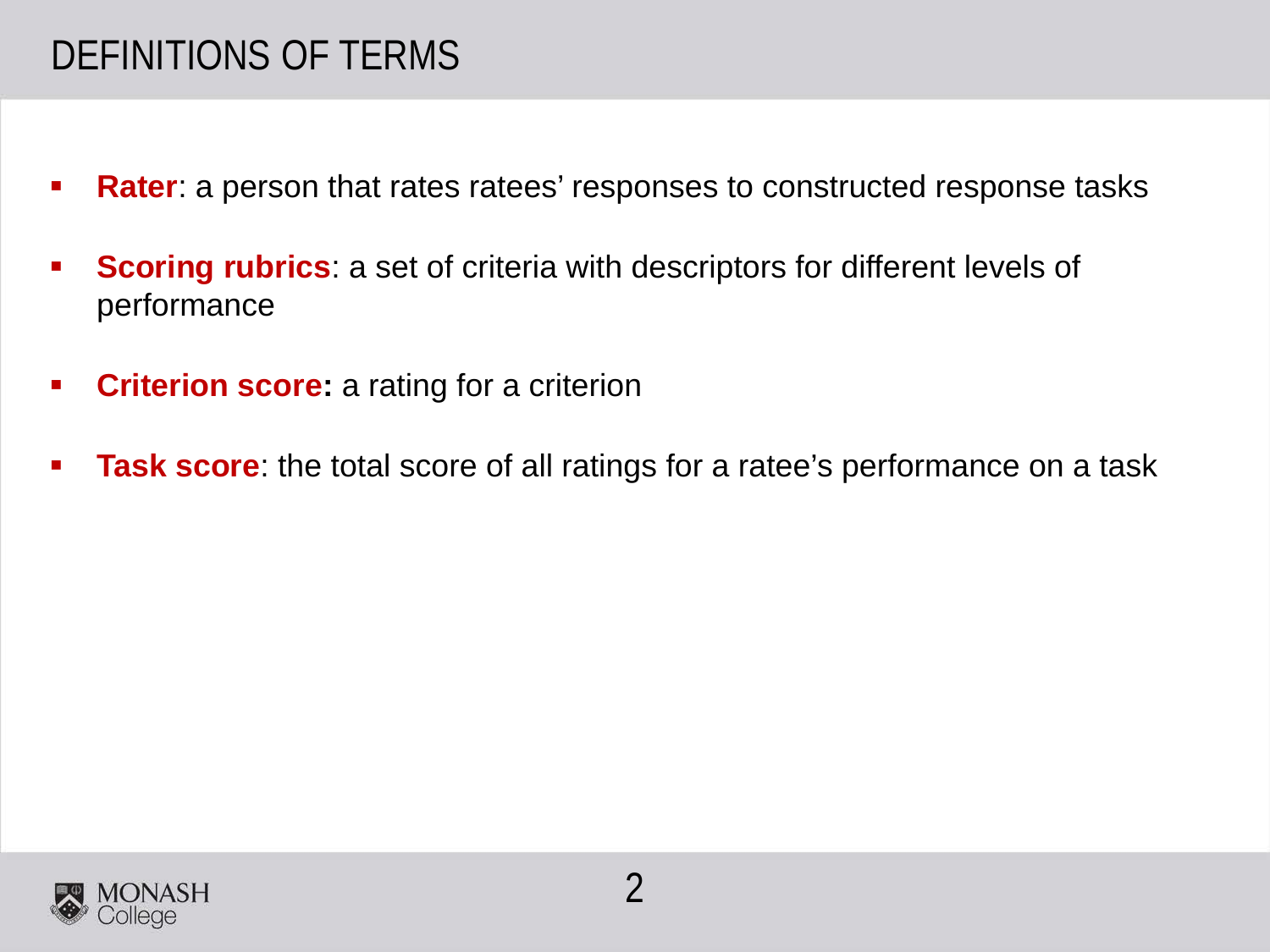## MANY FACETS IN PERFORMANCE ASSESSMENT

**What factors can affect students' scores on a constructed response task?**

- **Ratings** assigned to responses do NOT depend only on items & tasks:
	- **Item/task difficulty**
	- **Student ability**
- **Other facets may affect ratings** (e.g., raters and rating criteria)
	- **Rater consistency / reliability + Rater severity / leniency**
	- **Rating criteria goodness of fit**

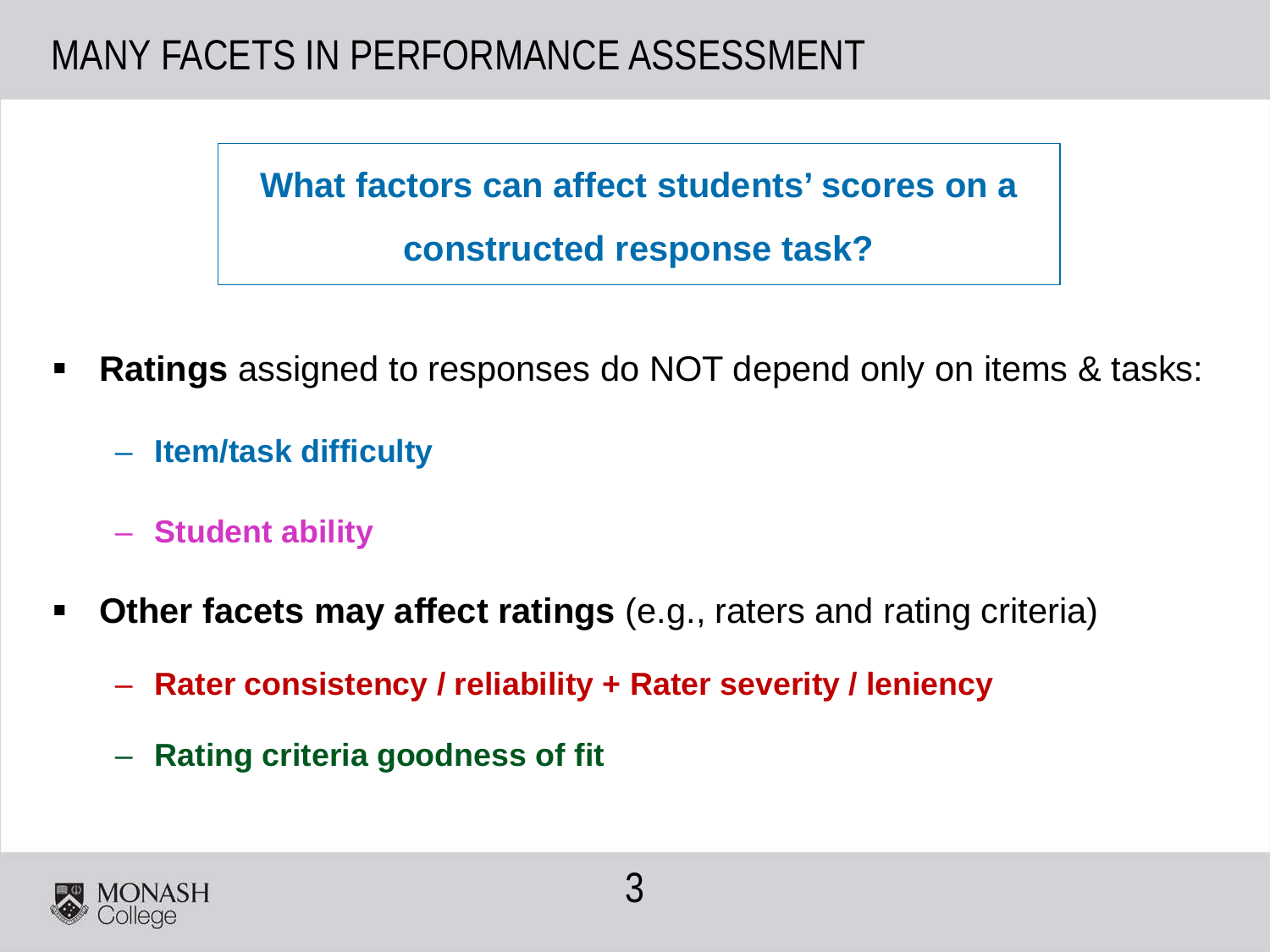### **Rater consistency**

A tendency of a rater to assign **the same scores** to papers of the same performance levels (at both criterion level and task level)

#### **Rater severity**

A tendency of a rater to assign **scores that on average are lower than expected** if the scores given by other raters to the same group of test takers are taken into consideration.

#### **Rater leniency**

A tendency of a rater to assign **scores that on average are higher than expected** if the scores given by other raters to the same group of test takers are taken into consideration

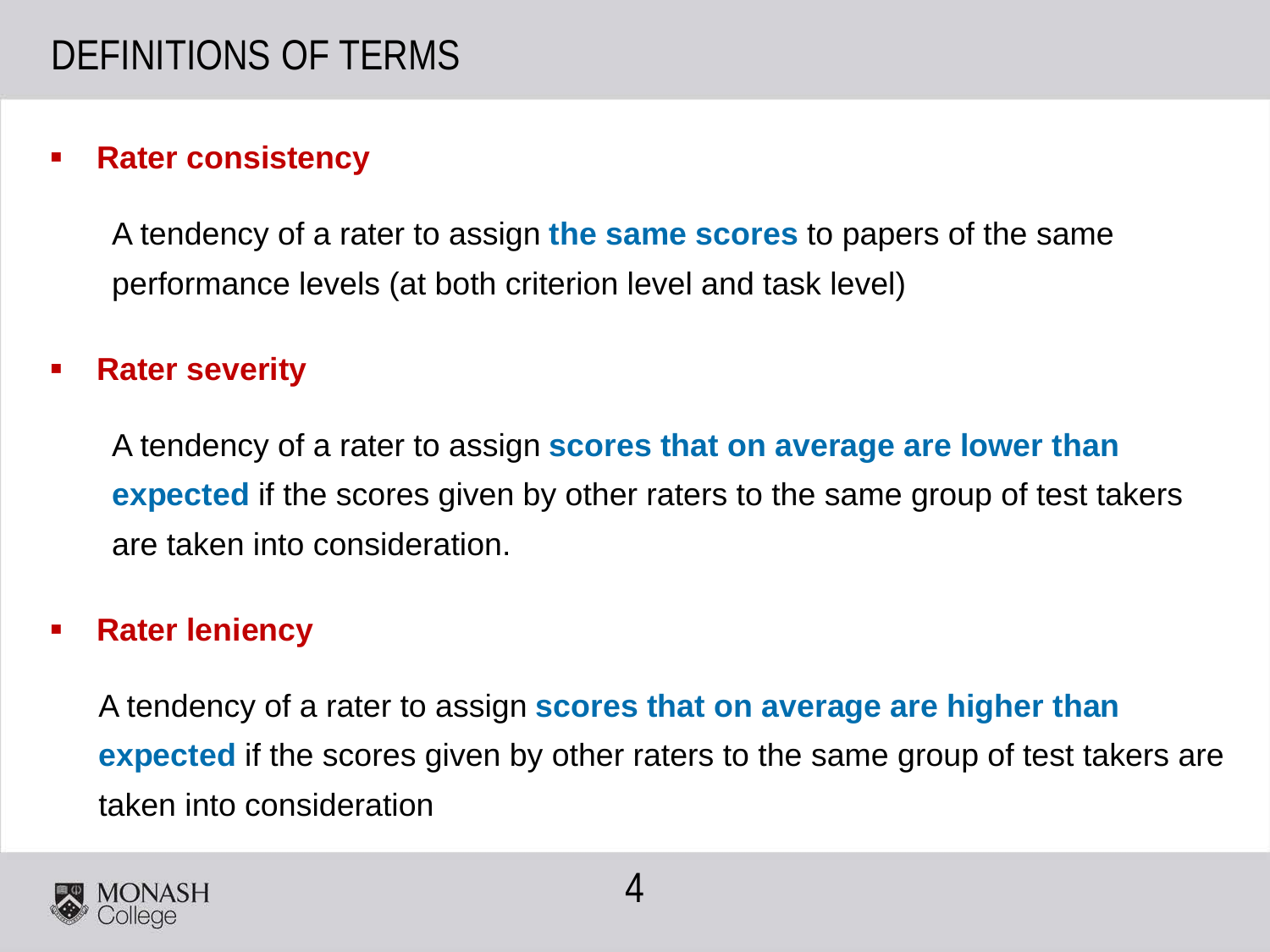**How do you know if a rater is consistent and** 

**appropriate in rating?**

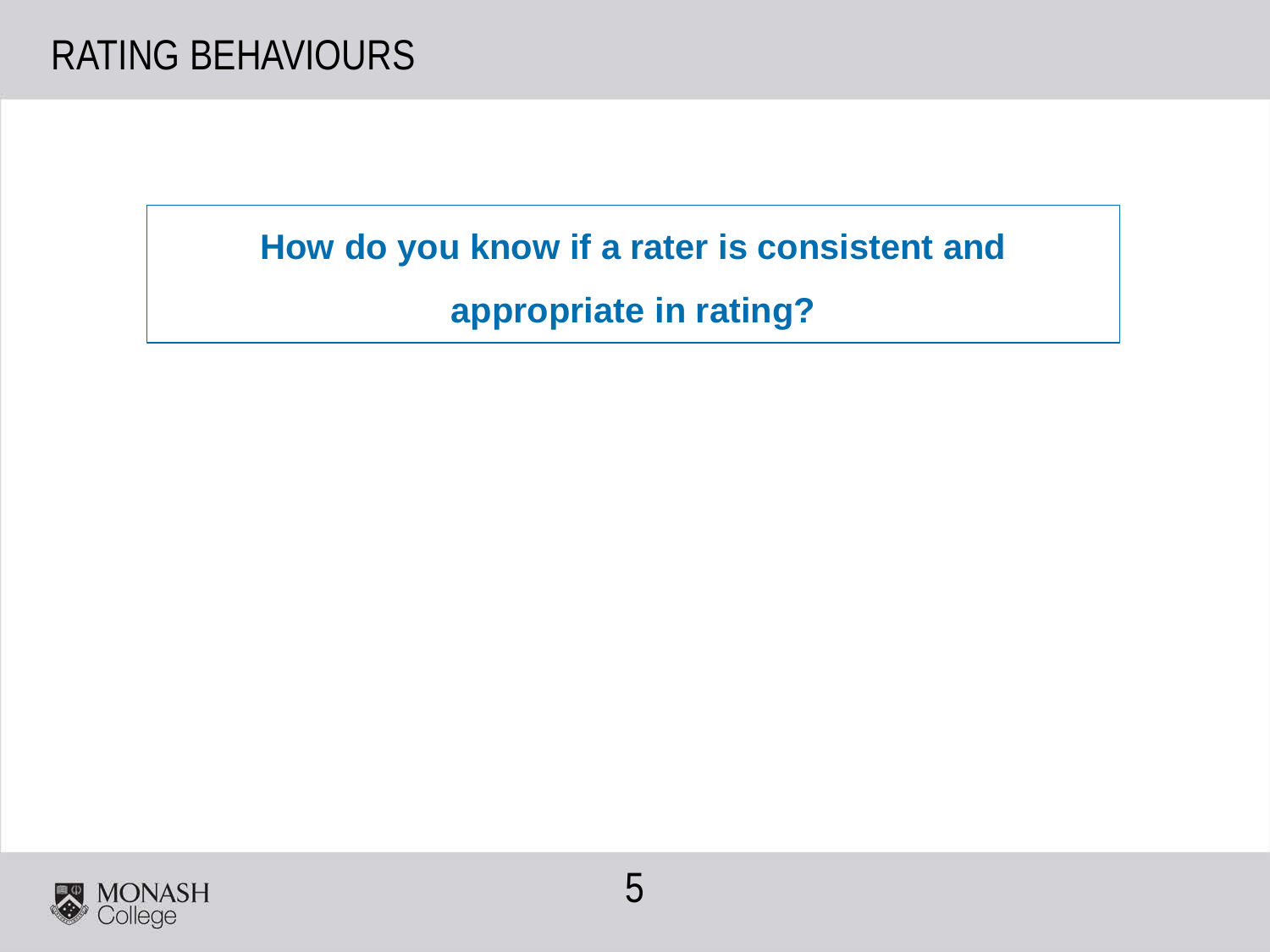## RATER ANALYSIS USING MANY-FACET RASCH MEASUREMENT (MFRM)

- **MFRM models** are **mathematical models** constructed to explain the relationship among facets. It performs the **logistic transformation** of ratios of successive category probabilities.
- **Independent variables**: test takers, raters, task, criteria
- **Dependent variables**: probability of getting a score category
- **Raters** are analysed based on their ratings to all the students they rate.
- **Raters** are analysed in relation to one another.

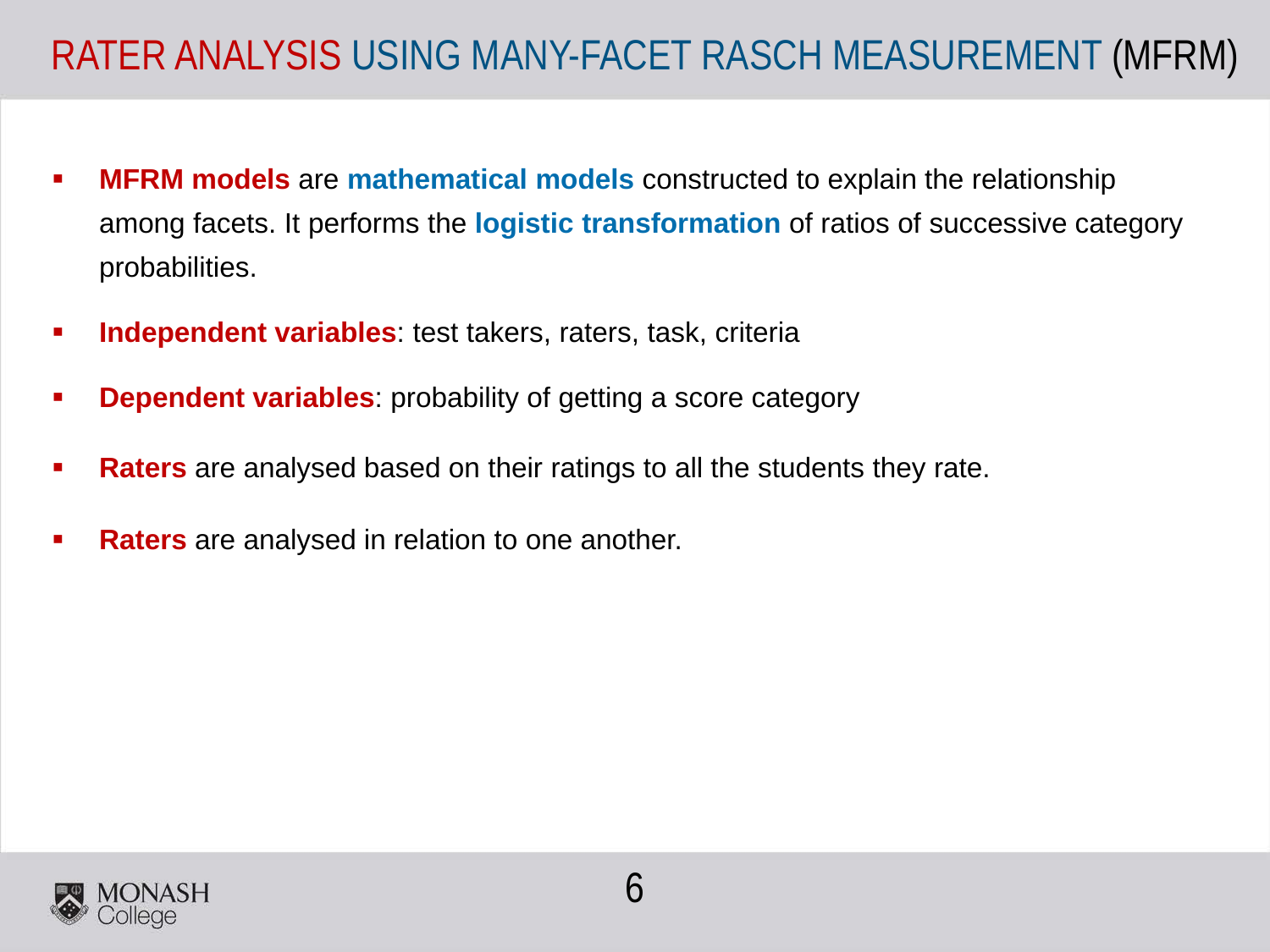## RATER ANALYSIS USING MANY-FACET RASCH MEASUREMENT

- **The MFRM** simultaneously and independently analyses the impact of different facets and calibrates the impact into one common log-linear scale (logit scale).
- Students' ability levels are controlled for, so **ratings** can be fairly evaluated.
- Rater severity is controlled for, so **examinee measures** can be calculated (i.e., independent of the variation in rater severity).
- It gives **a fair measure** of the students' performance measures that would be obtained if raters were equally lenient/harsh.

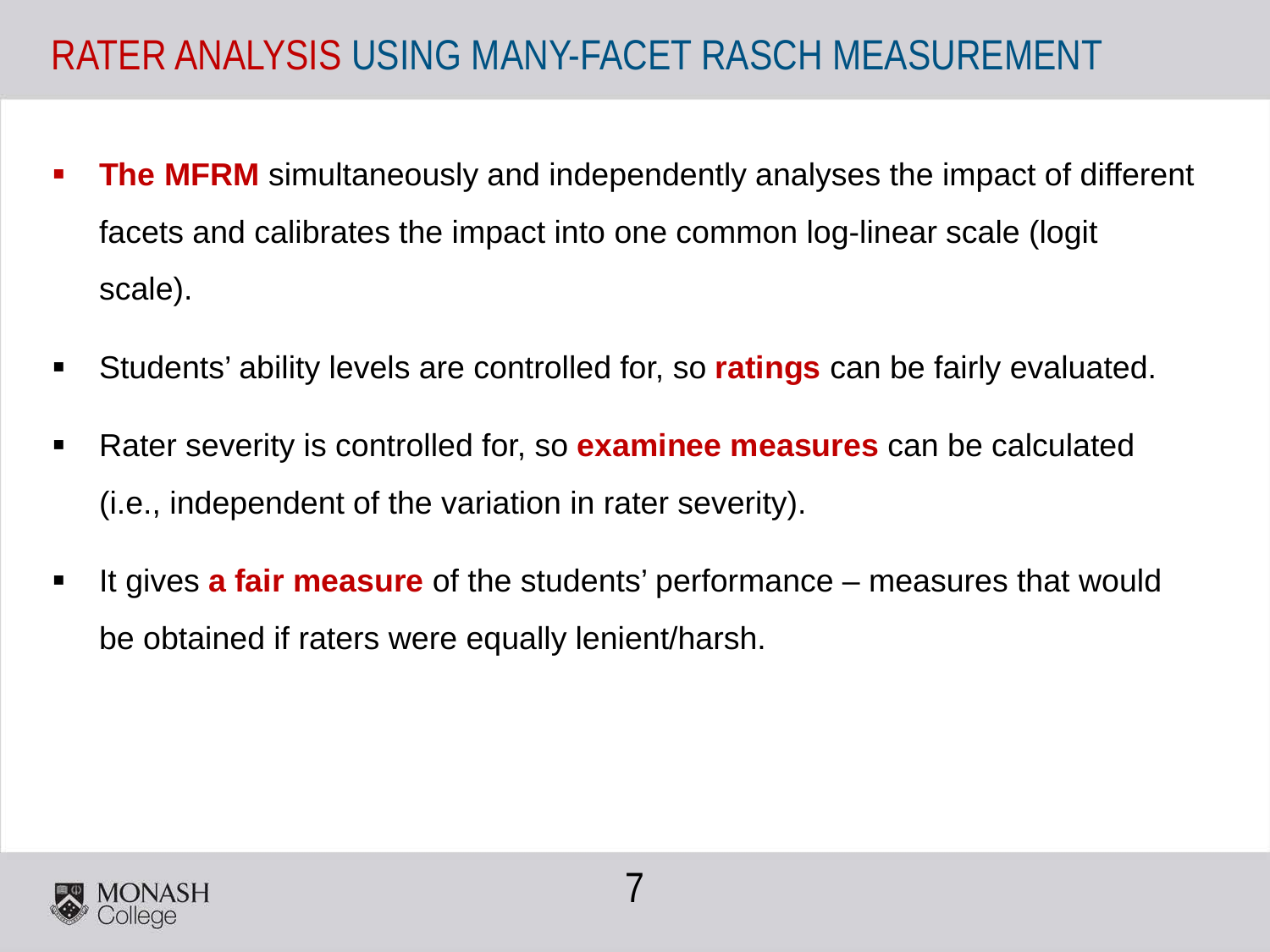# DATA COLLECTION

- Papers are at least double-marked.
- **Raters** need at least **50 score points** (**13 papers** x 4 criterion scores) for stable estimation of rater measures (Linacre, 1994).
- Raters are **linked** via **common papers**.



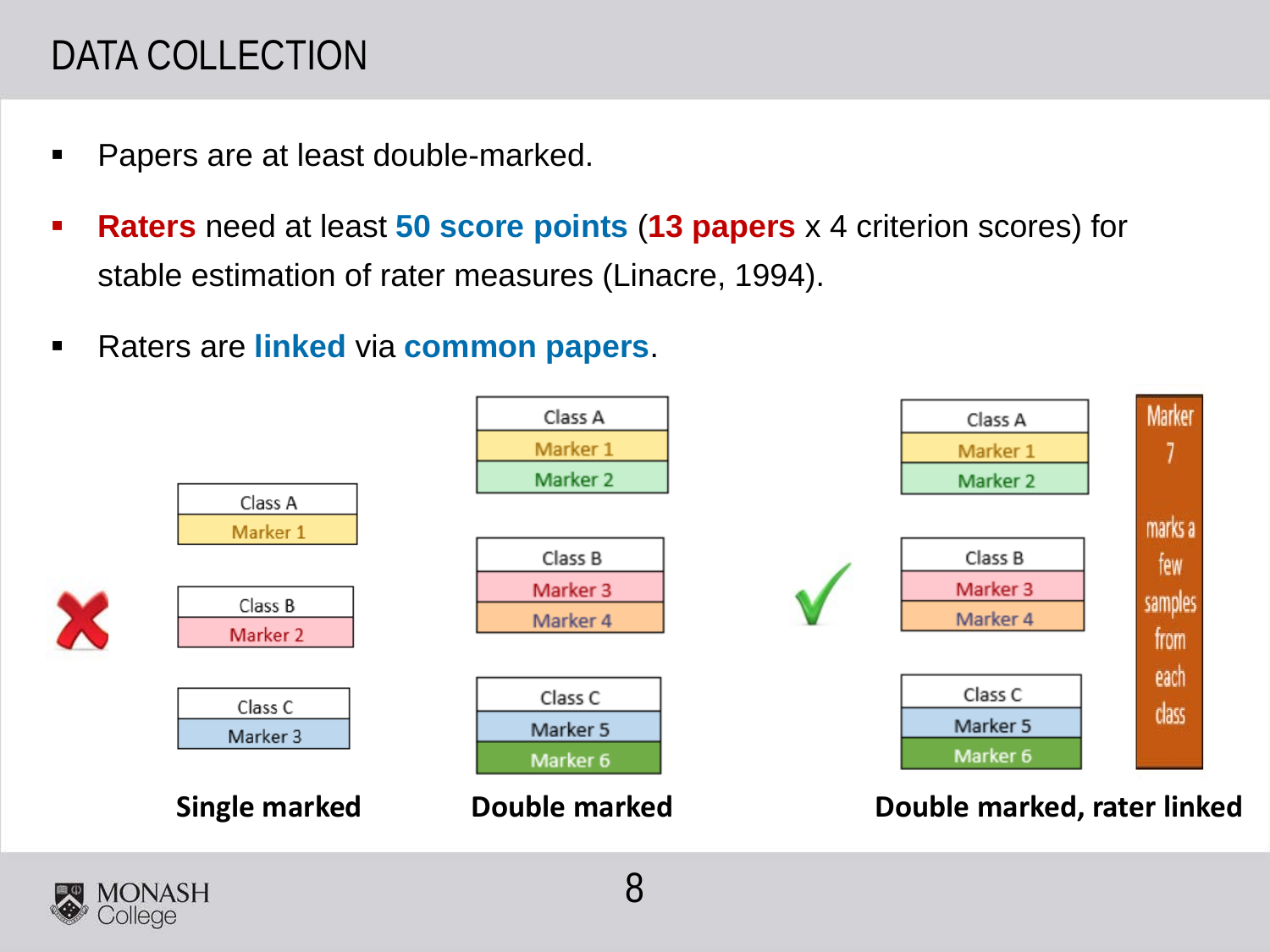## DATA COLLECTION

**Example of another way to link papers:** 

|         | Class A | Class A | Class B | Class B | Class C  |  |          |          | Class C   Class D   Class D   Class E   Class E   Class F   Class F   Class G   Class G   Class H   Class H |  |  |  |
|---------|---------|---------|---------|---------|----------|--|----------|----------|-------------------------------------------------------------------------------------------------------------|--|--|--|
| Round 1 |         |         | Marker  |         | Marker : |  | Marker 4 | Marker F | Marker 6                                                                                                    |  |  |  |

|         | Class A              | Class A | Class B  | Class B  | Class C             | Class C   Class D   Class D   Class E   Class E   Class F |          |                     |          |          |          |         |        | Class F   Class G   Class G   Class H |                     | Class H  |
|---------|----------------------|---------|----------|----------|---------------------|-----------------------------------------------------------|----------|---------------------|----------|----------|----------|---------|--------|---------------------------------------|---------------------|----------|
| Round 1 | <b><i>Aarker</i></b> |         | Marker : |          | Marker <sub>3</sub> |                                                           | Marker 4 |                     | Marker 5 |          | Marker 6 |         | Marker |                                       | Marker <sub>8</sub> |          |
| Round 2 | Marker 5             |         | Marker 8 | Marker i |                     |                                                           | Marker 6 | Marker <sub>3</sub> |          | Marker : |          | Marker. |        | Marker 4                              |                     | Marker 5 |

 Papers can be distributed among raters in many different ways, as long as **raters are linked** to one another by **each pair marking a few common papers**.

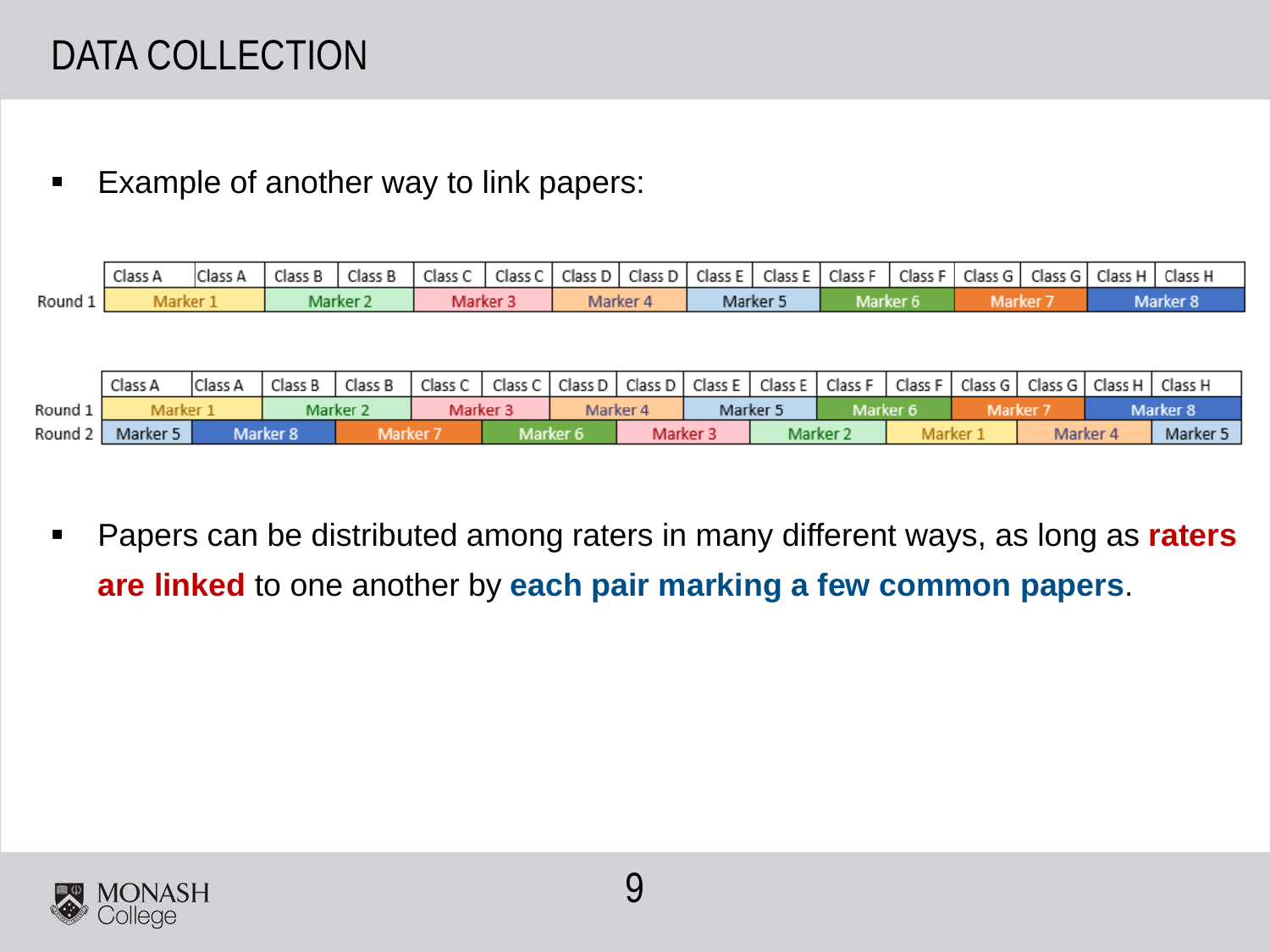## DATA ENTRY, MANIPULATION, AND ANALYSIS

- **Criterion scores** recorded for **all raters** and<br>
Title=MEB Dip Term 7 Summary writing Run 1 **all candidates**.
- **Students** are **coded** (if necessary).
- **Raters** are **coded** (if necessary).

| Student | Rater |         | Criteria Criterion 1 Criterion 2 Criterion 3 Criterion 4 |  |
|---------|-------|---------|----------------------------------------------------------|--|
|         |       | $1 - 4$ |                                                          |  |
|         |       | $1 - 4$ |                                                          |  |
|         |       | $1 - 4$ |                                                          |  |
|         |       | 1-4     |                                                          |  |

- **Control file** are written with specifications of the model.
- Data is analysed using **Facets** (Linacre, 2015).

MEB Dip term 7 Summary writing - Data - run 1.txt - Notepad

Output=MEBDip Summary Term7 out.txt  $X$ treme= $.3$ Arrange=mA, N  $Pthis = Yes$  $USORT =$ Iterations=1000 Interrater=2 Facets=3; Candidate, Rater, Criterion Models=?, ?, ?, R6  $l$ abels= 1, Candidate  $1 - 262$ 2.Rater  $1 - 27$ 3.Criterion 1 Fask achievement 2=Organisation and structure 3=Grammar 4=Lexis  $\Delta \theta$ Data=  $1, 1, 1 - 4, 4, 4, 3, 3$  $1, 2, 1 - 4, 3, 4, 3, 4$  $2, 1, 1 - 4, 3, 3, 3, 3$  $2, 2, 1-4, 3, 3, 3, 3$ 3, 1, 1-4, 3, 3, 3, 3  $3, 2, 1 - 4, 2, 3, 2, 2$  $4, 1, 1 - 4, 3, 3, 3, 3$ 

 $4, 2, 1-4, 4, 4, 3, 3$ 

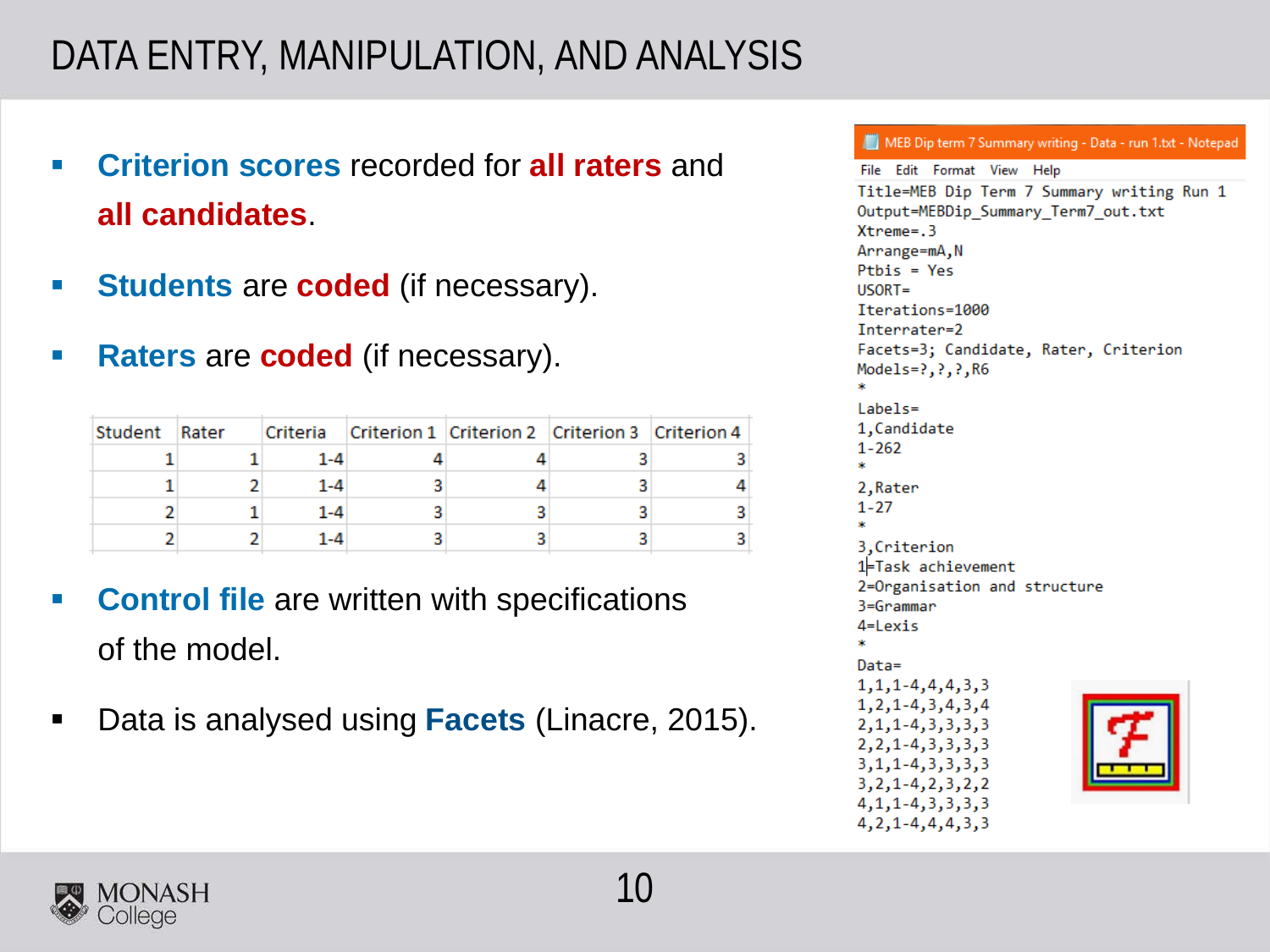### OUTPUT – ALL FACET VERTICAL 'RULERS'

MEB Dip term 7 Summary writing - Data - run 1 4/10/2016 4:37:20 PM Table 6.0 All Facet Vertical "Rulers".

|                       | Measr +Candidate  -Rater -Criterion |      |                            | Scale   |
|-----------------------|-------------------------------------|------|----------------------------|---------|
| $7 + .$               |                                     |      |                            | $+ (5)$ |
|                       |                                     |      |                            |         |
|                       |                                     |      |                            |         |
|                       |                                     |      |                            |         |
| $6+$                  |                                     |      |                            |         |
|                       |                                     |      |                            |         |
|                       |                                     |      |                            |         |
| 54                    |                                     |      |                            |         |
|                       |                                     |      |                            |         |
|                       |                                     |      |                            | 4       |
|                       | ****                                |      |                            |         |
| $4+$                  | **.                                 |      |                            |         |
|                       | ***                                 |      |                            |         |
|                       | ***                                 |      |                            |         |
|                       | ********                            |      |                            |         |
|                       | $3 +***$                            |      |                            |         |
|                       | *******.                            |      |                            |         |
|                       | asses.                              |      |                            |         |
|                       | *********                           |      |                            |         |
|                       | $2 + \dots$<br>********             |      |                            |         |
|                       | *********                           |      |                            |         |
|                       | ****                                |      |                            |         |
| $1 +$                 | ******                              |      |                            |         |
|                       | *******.                            |      |                            |         |
|                       | eee,                                | **   |                            |         |
|                       | *****                               | **   | Grammar<br>Lexis           | з       |
| $a *$                 | ******                              |      | * Task achievement         |         |
|                       | ***.                                | **   |                            |         |
|                       | ** .                                | ***  |                            |         |
|                       | **                                  | ***  | Organisation and structure |         |
| $-1 +$ ***            |                                     | **** |                            |         |
|                       | ****                                |      |                            |         |
|                       | **.                                 |      |                            |         |
| $-2 +$ <sup>*</sup> . |                                     |      |                            |         |
|                       |                                     |      |                            |         |
|                       |                                     |      |                            |         |
|                       |                                     |      |                            |         |
| $-3 + .$              |                                     |      |                            |         |
|                       |                                     |      |                            |         |
|                       |                                     |      |                            |         |
|                       |                                     |      |                            |         |
| $-4+$                 |                                     |      |                            | $+ (1)$ |

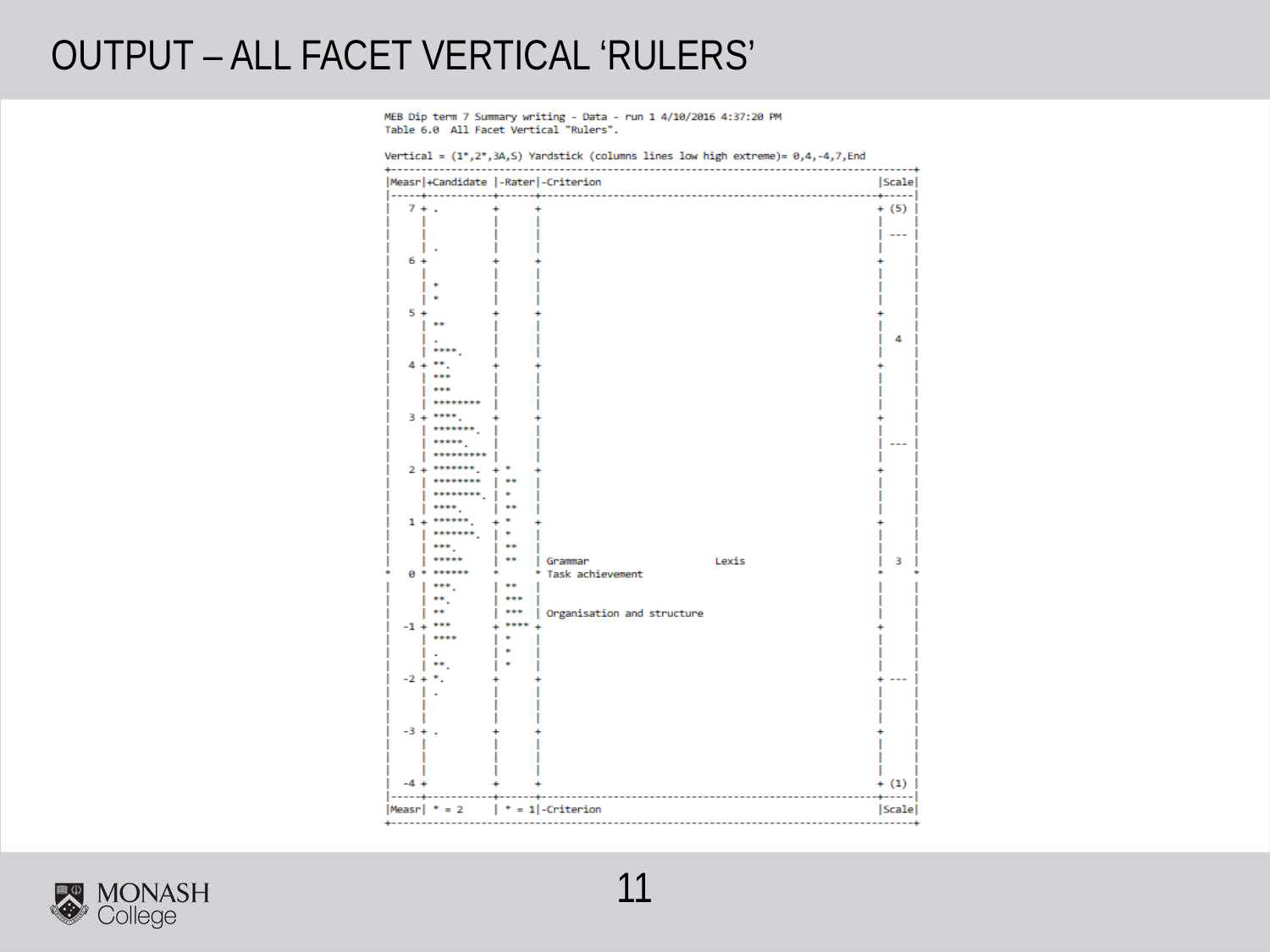## SOME EVALUATION CRITERIA

**Degree of consistency: Goodness of fit**



| Reasonable Item Mean-square Ranges<br>for INFIT and OUTFIT   |                            |
|--------------------------------------------------------------|----------------------------|
| <b>Type of Test</b>                                          | Range                      |
| MCQ (High stakes)<br>MCQ (Run of the mill)                   | $0.8 - 1.2$<br>$0.7 - 1.3$ |
| Rating scale (survey)                                        | $0.6 - 1.4$                |
| <b>Clinical observation</b><br>Judged (agreement encouraged) | $0.5 - 1.7$<br>$0.4 - 1.2$ |

- **Reliability** (Rater separation index): As close to **0** as possible => higher rater agreement
- **Degree of appropriateness:**

Commonly agreed: Measure/Standard error: ≥2.0 (harsh) or ≤-2.0 (lenient)

Definitely target: Measure/Standard error: ≥5.0 (harsh) or ≤-5.0 (lenient)

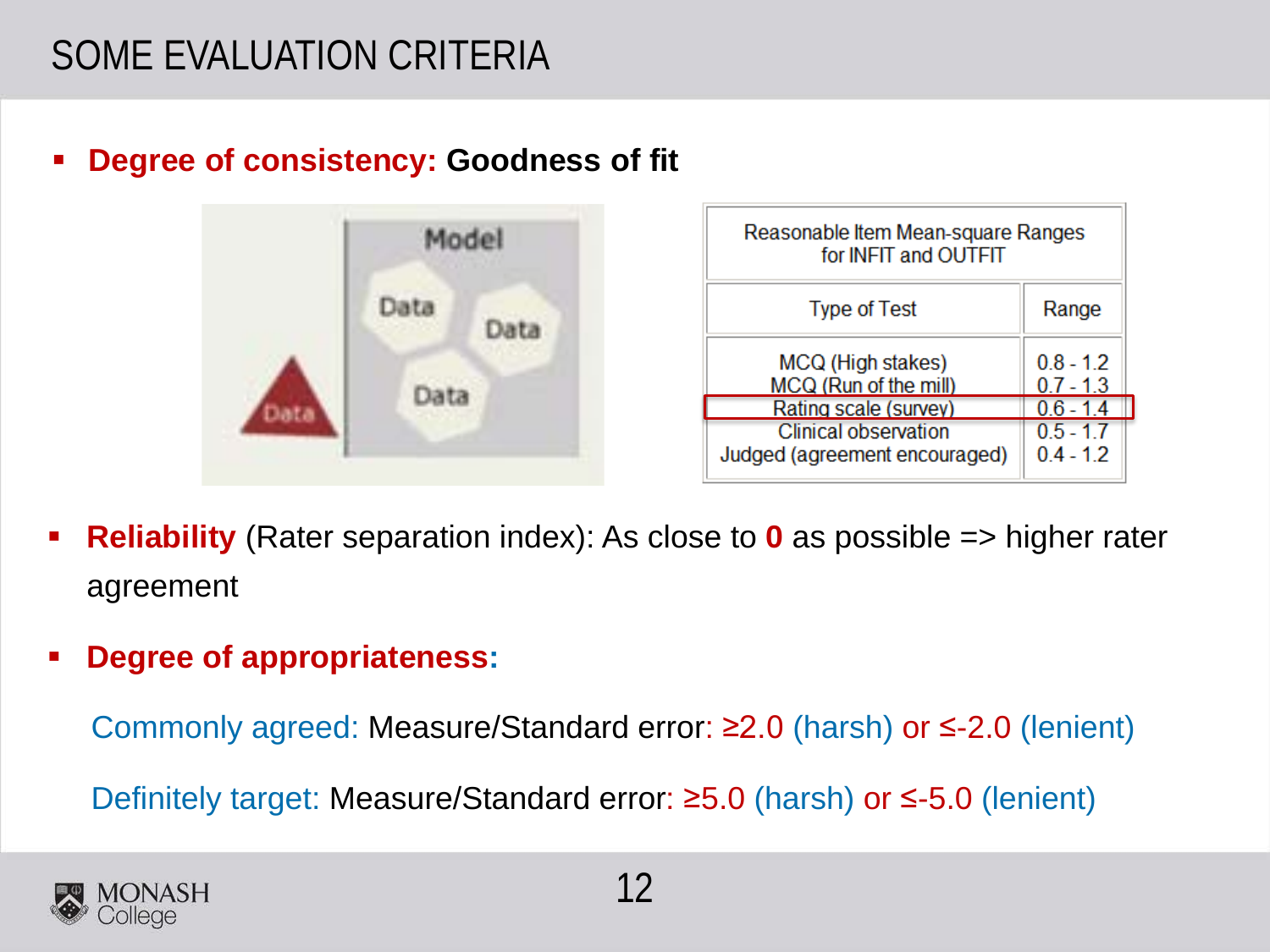## OUTPUT – CRITERION MEASUREMENT REPORT

|                              | MEB Dip term 7 Summary writing - Data - run 1 $4/10/2016$ 4:37:20 PM<br>Table 7.3.2 Criterion Measurement Report (arranged by N).                                                                                                                                                                                                                         |                                                         |                                                  |  |                                |                                               |                                                          |  |                                                            |           |                                                                  |                                             |                                                                                                      |
|------------------------------|-----------------------------------------------------------------------------------------------------------------------------------------------------------------------------------------------------------------------------------------------------------------------------------------------------------------------------------------------------------|---------------------------------------------------------|--------------------------------------------------|--|--------------------------------|-----------------------------------------------|----------------------------------------------------------|--|------------------------------------------------------------|-----------|------------------------------------------------------------------|---------------------------------------------|------------------------------------------------------------------------------------------------------|
| Total<br>Score               | Total                                                                                                                                                                                                                                                                                                                                                     | Obsvd Fair(M)   Model   Infit   Outfit   Estim.   Corr. |                                                  |  |                                |                                               |                                                          |  |                                                            |           |                                                                  |                                             | Count Average Average Measure S.E.   MnSq ZStd MnSq ZStd   Discrm  PtBis   N Criterion               |
| 1894<br>1990<br>1859<br>1856 | 582<br>582<br>582<br>582                                                                                                                                                                                                                                                                                                                                  | 3.25<br>3.42<br>3.19<br>3.19                            | $3.26$ I<br>3.44<br>3.20<br>3.20                 |  | .04<br>$-.67$<br>$.30+$<br>.32 | .09 <sub>1</sub><br>.09 <sub>1</sub>          | $.09$   1.32 5.0 1.34 4.9  <br>$.09$   $.98$ -.3 .96 -.6 |  | $.85 - 2.7$ $.85 - 2.5$                                    |           | . 65 1<br>$1.16$  <br>$1.03$  <br>$.83 - 3.1$ $.79 - 3.6$   1.19 | .53                                         | .51    1 Task achievement<br>.50    2 Organisation and structure<br>Il 3 Grammar<br>$.53$    4 Lexis |
| 1899.8<br>54.2<br>62.6       | 582.0<br>$\overline{\phantom{0}}$ .<br>$\cdot$ 0                                                                                                                                                                                                                                                                                                          | 3.26<br>.09<br>.11                                      | $3.28$  <br>.10 <sub>1</sub><br>.12 <sub>1</sub> |  | $.00 \,$<br>.40<br>. 46        | .09 I<br>.00 <sub>1</sub><br>.00 <sub>1</sub> | $.23 \t3.8$                                              |  | $.99 - 3$ $.98 - 5$<br>$.20 \quad 3.3 \quad .21 \quad 3.3$ | $.25$ 3.8 |                                                                  | .52 <sub>1</sub><br>.01<br>.01 <sub>1</sub> | Mean (Count: 4)<br>S.D. (Population)<br>S.D. (Sample)                                                |
|                              | Model, Populn: RMSE .09 Adj (True) S.D. .39 Separation 4.53 Strata 6.38 Reliability .95<br>Model, Sample: RMSE .09 Adj (True) S.D. .45 Separation 5.27 Strata 7.36 Reliability .97<br>Model, Fixed (all same) chi-square: 86.7 d.f.: 3 significance (probability): $.00$<br>Model, Random (normal) chi-square: 2.9 d.f.: 2 significance (probability): 23 |                                                         |                                                  |  |                                |                                               |                                                          |  |                                                            |           |                                                                  |                                             |                                                                                                      |

**4 2 1 3**

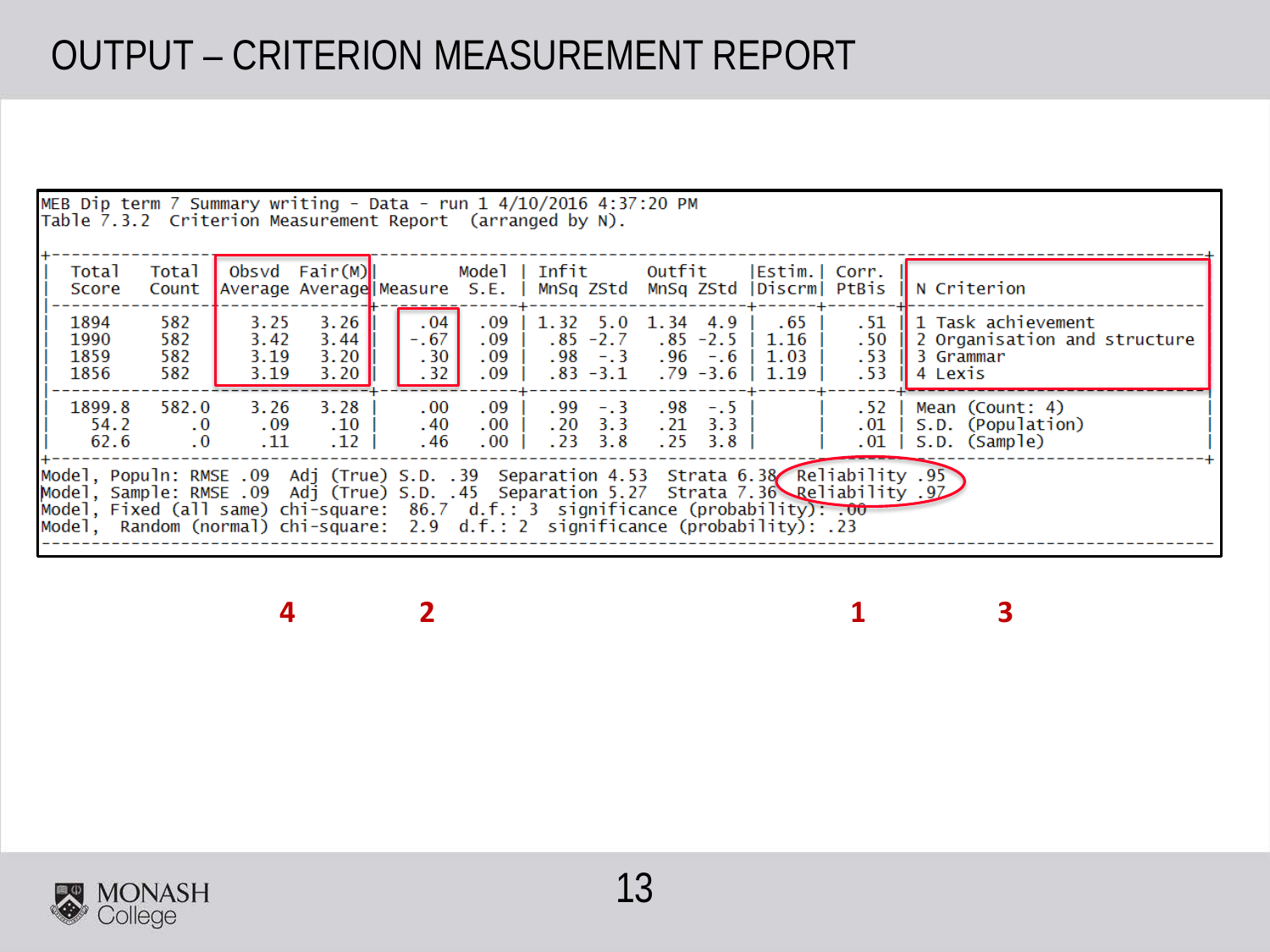### OUTPUT – RATER MEASUREMENT REPORT

MEB Dip term 7 Summary writing - Data - run 1 4/10/2016 4:37:20 PM Table 7.2.1 Rater Measurement Report (arranged by mAN).

|       | Obsvd Fair(M)   Model   Infit<br>Outfit<br>  Estim.   Corr.   Exact Agree.  <br>Total<br>Total<br>Count Average Average Measure S.E.   MnSq ZStd MnSq ZStd   Discrm   PtBis   Obs % Exp %   Nu Rater<br>Score |      |      |               |     |                                                                                                                |                                |       |                      |      |      |                   |  |  |
|-------|---------------------------------------------------------------------------------------------------------------------------------------------------------------------------------------------------------------|------|------|---------------|-----|----------------------------------------------------------------------------------------------------------------|--------------------------------|-------|----------------------|------|------|-------------------|--|--|
|       |                                                                                                                                                                                                               |      |      |               |     |                                                                                                                |                                |       |                      |      |      |                   |  |  |
|       |                                                                                                                                                                                                               |      |      |               |     |                                                                                                                |                                |       |                      |      |      |                   |  |  |
| 177   | 72                                                                                                                                                                                                            | 2.46 | 2.90 | 1.90          | .25 | $.94 - .3$                                                                                                     | $.94 - .2 \mid 1.08$           |       | .20                  | 38.9 | 42.2 | 24 24             |  |  |
| 169   | 56                                                                                                                                                                                                            | 3.02 | 2.91 | 1.87          | .29 | $.65 - 1.7$                                                                                                    | $.63 - 1.7$                    | 1.28  | .27                  | 44.4 | 46.7 | 77                |  |  |
| 131   | 52                                                                                                                                                                                                            | 2.52 | 2.93 | 1.74          | .29 |                                                                                                                | 1.25 1.4 1.21 1.1              | .65   | .13                  | 52.9 | 47.8 | 23 23             |  |  |
| 244   | 84                                                                                                                                                                                                            | 2.90 | 2.98 | 1.46          | .23 | $.72 - 2.0$                                                                                                    | $.70 - 2.0$                    | 1.29  | .23                  | 43.0 | 40.7 | 20 20             |  |  |
| 420   | 140                                                                                                                                                                                                           | 3.00 | 3.01 | 1.31          | .18 | 1.03                                                                                                           | $.3 \quad 1.03$<br>$\cdot$ . 2 | .96   | .31                  | 53.9 | 50.6 | 44                |  |  |
| 168   | 56                                                                                                                                                                                                            | 3.00 | 3.02 | 1.22          | .28 | $.70 - 1.8$                                                                                                    | $.69 - 1.7$                    | 1.34  | .44                  | 59.2 | 52.9 | 2 <sub>2</sub>    |  |  |
| 79    | 28                                                                                                                                                                                                            | 2.82 | 3.09 | .88           | .40 | 1.14<br>.5                                                                                                     | 1.20<br>$\cdot$ .7             | .87   | .23                  | 46.4 | 56.4 | 26 26             |  |  |
| 440   | 140                                                                                                                                                                                                           | 3.14 | 3.12 | .71           | .18 | $.61 - 3.8$                                                                                                    | $.56 - 4.0$                    | 1.40  | .43                  | 54.2 | 53.4 | 15 15             |  |  |
| 261   | 84                                                                                                                                                                                                            | 3.11 | 3.17 | .46           | .23 | $.67 - 2.3$                                                                                                    | $.62 - 2.4$                    | 1.33  | .42                  | 66.7 | 58.0 | 22 22             |  |  |
| 452   | 140                                                                                                                                                                                                           | 3.23 | 3.19 | .38           | .17 |                                                                                                                | 1.14 1.2 1.13 1.0              | .82   | .31                  | 46.6 | 53.1 | 88                |  |  |
| 258   | 80                                                                                                                                                                                                            | 3.22 | 3.20 | .33           | .24 | $.66 - 2.0$                                                                                                    | $.67 - 1.8$                    | 1.27  | .43                  | 62.5 | 56.0 | 18 18             |  |  |
| 155   | 56                                                                                                                                                                                                            | 2.77 | 3.22 | .21           | .28 | 1.40 2.1 1.38                                                                                                  | 1.8                            | .51   | .06                  | 54.5 | 55.6 | 27 27             |  |  |
| 448   | 140                                                                                                                                                                                                           | 3.20 | 3.30 | $-1.13$       | .18 | 1.08                                                                                                           | $.7 \quad 1.10$<br>.8          | .91   | .52                  | 38.7 | 53.8 | 14 14             |  |  |
| 369   | 112                                                                                                                                                                                                           | 3.29 | 3.31 | $-15$         | .20 | $.81 - 1.3$                                                                                                    | $.80 - 1.4$                    | 1.17  | .34                  | 57.1 | 54.3 | 3 <sub>3</sub>    |  |  |
| 213   | 56                                                                                                                                                                                                            | 3.80 | 3.37 | $-.40$        | .28 | $.93 - .2$                                                                                                     | .89<br>$-1.4$                  | 1.08  | .33                  | 51.7 | 57.0 | 11 11             |  |  |
| 292   | 84                                                                                                                                                                                                            | 3.48 | 3.38 | $-0.43$       | .22 | 1.00<br>.0                                                                                                     | .99<br>.0                      | 1.01  | .14                  | 46.4 | 56.1 | 17 17             |  |  |
| 464   | 140                                                                                                                                                                                                           | 3.31 | 3.41 | $-1.56$       | .17 | 1.07<br>.6                                                                                                     | 1.03<br>$\cdot$ 2              | .93   | .42                  | 55.7 | 53.1 | $1\quad1$         |  |  |
| 176   | 56                                                                                                                                                                                                            | 3.14 | 3.45 | $-0.69$       | .28 | 1.48<br>2.3                                                                                                    | 1.65<br>2.8                    | .40   | .58                  | 38.9 | 52.2 | 12 12             |  |  |
| 296   | 84                                                                                                                                                                                                            | 3.52 | 3.49 | $-0.84$       | .22 | $-1.7$<br>.88                                                                                                  | .87<br>$-1.7$                  | 1.13  | .30                  | 50.0 | 53.6 | 21 21             |  |  |
| 194   | 56                                                                                                                                                                                                            | 3.46 | 3.50 | $-0.85$       | .27 | 1.01                                                                                                           | $.1 \quad 1.04$<br>$\cdot$ 2   | .98   | .17                  | 48.5 | 53.5 | 99                |  |  |
| 503   | 140                                                                                                                                                                                                           | 3.59 | 3.51 | $-0.92$       | .17 | 1.4<br>1.17                                                                                                    | 1.19<br>1.5                    | .80   | .16                  | 42.1 | 50.9 | 13 13             |  |  |
| 513   | 140                                                                                                                                                                                                           | 3.66 | 3.54 | $-1.01$       | .17 | $1.20 \quad 1.7 \quad 1.22$                                                                                    | 1.7                            | .76   | .40                  | 43.5 | 49.5 | 10 10             |  |  |
| 189   | 56                                                                                                                                                                                                            | 3.38 | 3.56 | $-1.07$       | .27 | .5<br>1.10                                                                                                     | 1.05<br>$\cdot$ 3              | .92   | .25                  | 46.1 | 51.1 | 6 6               |  |  |
| 292   | 84                                                                                                                                                                                                            | 3.48 | 3.57 | $-1.12$       | .23 | $-15$<br>.91                                                                                                   | .91<br>$-1.4$                  | 1.09  | .38                  | 43.0 | 45.4 | 16 16             |  |  |
| 307   | 84                                                                                                                                                                                                            | 3.65 | 3.59 | $-1.18$       | .22 |                                                                                                                | 1.24 1.5 1.24 1.4              | .74   | .40                  | 39.8 | 46.1 | 5 <sub>5</sub>    |  |  |
| 316   | 84                                                                                                                                                                                                            | 3.76 | 3.65 | $-1.41$       | .22 | $.82 - 1.1$                                                                                                    | $.79 - 1.3$                    | 1.19  | .44                  | 40.2 | 44.7 | 19 19             |  |  |
| 73    | 24                                                                                                                                                                                                            | 3.04 | 3.73 | $-1.70$       |     | $.44$   1.82 2.0 1.94 2.1                                                                                      |                                | $.34$ | .28                  | 50.0 | 57.0 | 25 25             |  |  |
| 281.4 | 86.2                                                                                                                                                                                                          | 3.22 | 3.30 | ------<br>.00 |     | $.24$   1.02 - 1 1.02 - 1                                                                                      |                                |       | ----+-------+<br>.32 |      |      | Mean (Count: 27)  |  |  |
| 127.8 | 36.5                                                                                                                                                                                                          | .34  | .24  | 1.06          | .07 | $.28$ 1.6                                                                                                      | $.31 \quad 1.6$                |       | $.13 -$              |      |      | S.D. (Population) |  |  |
| 130.2 | 37.2                                                                                                                                                                                                          | .35  | .25  | 1.08          |     | $.07$   $.28$ 1.6                                                                                              | $.32 \quad 1.6$                |       | .13 <sub>1</sub>     |      |      | S.D. (Sample)     |  |  |
|       |                                                                                                                                                                                                               |      |      |               |     |                                                                                                                |                                |       |                      |      |      |                   |  |  |
|       |                                                                                                                                                                                                               |      |      |               |     | Model, Populn: RMSE .25 Adj (True) S.D. 1.03 Separation 4.08 Strata 5.78 Reliability (not inter-rater) .94     |                                |       |                      |      |      |                   |  |  |
|       |                                                                                                                                                                                                               |      |      |               |     | 95. Model, Sample: RMSE .25 Adj (True) S.D. 1.05 Separation 4.17 Strata 5.89 Reliability (not inter-rater) .95 |                                |       |                      |      |      |                   |  |  |
|       | Model, Fixed (all same) chi-square: 510.9 d.f.: 26 significance (propapiilty): 00                                                                                                                             |      |      |               |     |                                                                                                                |                                |       |                      |      |      |                   |  |  |
|       | Model, Random (normal) chi-square: 24.5 d.f.: 25 significance (probability): .49<br>Inter-Rater agreement opportunities: 1508 Exact agreements: 734 = 48.7% Expected: 773.7 = 51.3%                           |      |      |               |     |                                                                                                                |                                |       |                      |      |      |                   |  |  |
|       |                                                                                                                                                                                                               |      |      |               |     |                                                                                                                |                                |       |                      |      |      |                   |  |  |

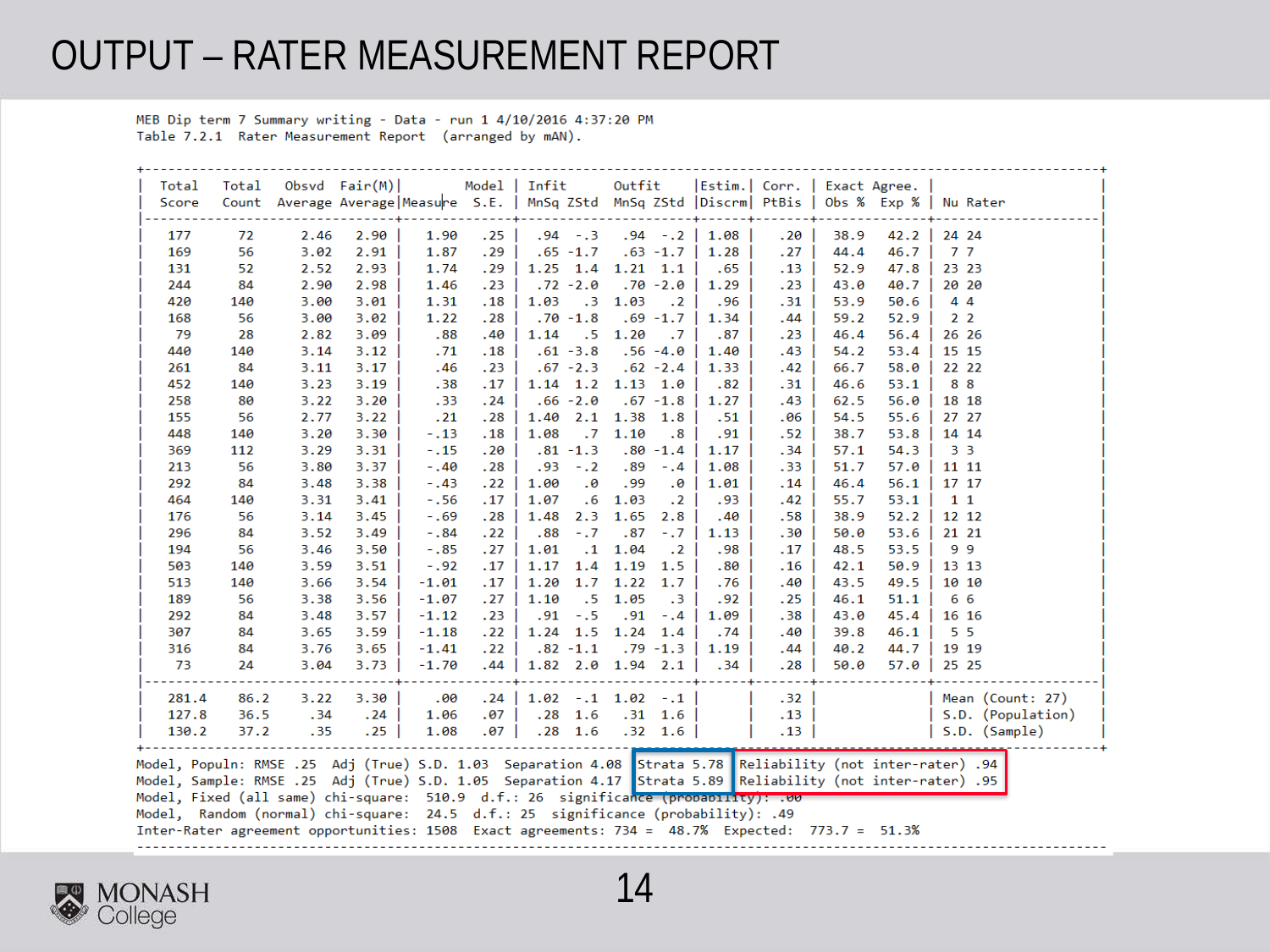### INTERPRETATION OF RESULTS

| Total<br>score | 'ota<br><b>count</b> | Observed<br><b>Average</b> | Fair<br>(M)<br><b>Averag</b> | Measure<br>of severity | dode<br>١E. | Infit<br>MnSq | <b>Outfit</b><br><b>MnSq</b> | later's<br>ode | Number<br>of papers<br>marked                                                                                                                                                                                                                                                                                  | <b>Interpretation of fit statistics</b>                                                                                                                                                                                                                  | Arrangement by severiti                                | Hupothesis<br>testing<br>(measure =/0) |
|----------------|----------------------|----------------------------|------------------------------|------------------------|-------------|---------------|------------------------------|----------------|----------------------------------------------------------------------------------------------------------------------------------------------------------------------------------------------------------------------------------------------------------------------------------------------------------------|----------------------------------------------------------------------------------------------------------------------------------------------------------------------------------------------------------------------------------------------------------|--------------------------------------------------------|----------------------------------------|
| 177            | 72                   | 2.46                       | 2.                           | 1.3                    | 0.2         | 0.34          | 0.94                         | 24             |                                                                                                                                                                                                                                                                                                                | 18 Productive for measurement                                                                                                                                                                                                                            | The most severe marker who give <mark>:</mark><br>7.60 |                                        |
| 169            | 56                   | 3.02                       | 2.3                          | 1.87                   | 0.25        | 0.65          | 0.63                         | -7             |                                                                                                                                                                                                                                                                                                                | 14 Productive for measurement                                                                                                                                                                                                                            |                                                        | 6.45                                   |
| 131            | 52                   | 2.52                       | 2.33                         | 1.74                   | 0.25        | 1.25          | 1.21                         | 23             |                                                                                                                                                                                                                                                                                                                | 13 Productive for measurement                                                                                                                                                                                                                            |                                                        | 6.00                                   |
| 244            | 84                   | 2.3                        | 2.38                         | 1.46                   | 0.21        | 0.72          | 0.7                          | 20             |                                                                                                                                                                                                                                                                                                                | 21 Productive for measurement                                                                                                                                                                                                                            |                                                        | 6.35                                   |
| 420            | 140                  | 3                          | 3.01                         | 1.31                   | 0.1         | 1.03          | 1.03                         | 4              |                                                                                                                                                                                                                                                                                                                | 35 Productive for measurement                                                                                                                                                                                                                            |                                                        | 7.28                                   |
| 168            | 56                   | 3                          | 3.02                         | 1.22                   | 0.25        | 0.7           | 0.69                         | ×.             |                                                                                                                                                                                                                                                                                                                | 14 Productive for measurement                                                                                                                                                                                                                            |                                                        | 4.36                                   |
| 79             | 28                   | 2.82                       | 3.05                         | 0.88                   | 0.          | 1.14          | 1.2                          | 26             |                                                                                                                                                                                                                                                                                                                | 7 Productive for measurement                                                                                                                                                                                                                             |                                                        | 2.20                                   |
| 440            | 140                  | 3.14                       | 3.12                         | 0.71                   | 0.1         | 0.61          | 0.56                         | 15             |                                                                                                                                                                                                                                                                                                                | 35 Productive for measurement                                                                                                                                                                                                                            |                                                        | 3.94                                   |
| 261            | 84                   | 3.11                       | 3.1                          | 0.46                   | 0.25        | 0.67          | 0.62                         | 22             |                                                                                                                                                                                                                                                                                                                | 21 Productive for measurement                                                                                                                                                                                                                            |                                                        | 2.00                                   |
| 452            | 140                  | 3.23                       | 3.15                         | 0.38                   | 0.1         | 1.14          | 1.13                         | 8              |                                                                                                                                                                                                                                                                                                                | 35 Productive for measurement                                                                                                                                                                                                                            |                                                        | 2.24                                   |
| 258            | 80                   | 3.22                       | 3.3                          | 0.33                   | 0.2         | 0.66          | 0.67                         | 18             |                                                                                                                                                                                                                                                                                                                | 20 Productive for measurement                                                                                                                                                                                                                            |                                                        | 1.38                                   |
| 155            | 56                   | 2.77                       | 3.22                         | 0.21                   | 0.25        | 1.4           | 1.38                         | 27             |                                                                                                                                                                                                                                                                                                                | 14 Productive for measurement                                                                                                                                                                                                                            |                                                        | 0.75                                   |
| 448            | 140                  | 3.2                        | 3.3                          | $-0.13$                | 0.15        | 1.08          | 1.1                          | 14             |                                                                                                                                                                                                                                                                                                                | 35 Productive for measurement                                                                                                                                                                                                                            |                                                        | $-0.72$                                |
| 369            | 112                  | 3.29                       | 3.3                          | $-0.15$                | 0.5         | 0.81          | 0.8                          | 3              |                                                                                                                                                                                                                                                                                                                | 29 Productive for measurement                                                                                                                                                                                                                            |                                                        | $-0.75$                                |
| 213            | 56                   | 3.8                        | 3.31                         | $-0.4$                 | 0.25        | 0.93          | 0.89                         | 11             |                                                                                                                                                                                                                                                                                                                | 14 Productive for measurement                                                                                                                                                                                                                            |                                                        | $-1.43$                                |
| 232            | 84                   | 3.48                       | 3.38                         | $-0.43$                | 0.21        |               | 0.33                         | 17             |                                                                                                                                                                                                                                                                                                                | 21 Productive for measurement                                                                                                                                                                                                                            |                                                        | $-1.35$                                |
| 464            | 140                  | 3.31                       | 3.41                         | $-0.56$                | 0.1         | 1.07          | 1.03                         |                |                                                                                                                                                                                                                                                                                                                | 35 Productive for measurement                                                                                                                                                                                                                            |                                                        | $-3.29$                                |
| 176            | 56                   | 3.14                       | 3.41                         | $-0.63$                | 0.25        | 1.48          | 1.65                         | 12             |                                                                                                                                                                                                                                                                                                                | Underfitting (Adams and Khoo, 1996; Wright & Linacre, 1994) -<br>there is some unmodelled noise in the rating, and the rating is<br>more random than expected. Thus, the rater is unproductive for<br>14 construction of measurement, but not degrading. |                                                        | $-2.46$                                |
| 296            | 84                   | 3.52                       | 3.43                         | $-0.84$                | 0.21        | 0.88          | 0.87                         | 21             |                                                                                                                                                                                                                                                                                                                | 21 Productive for measurement                                                                                                                                                                                                                            |                                                        | $-3.82$                                |
| 194            | 56                   | 3.46                       | 3.5                          | $-0.85$                | 0.2         | 1.01          | 1.04                         | э              |                                                                                                                                                                                                                                                                                                                | 14 Productive for measurement                                                                                                                                                                                                                            |                                                        | $-3.15$                                |
| 503            | 140                  | 3.59                       | 3.5                          | $-0.92$                | 0.1         | 1.17          | 1.19                         | 13             |                                                                                                                                                                                                                                                                                                                | 35 Productive for measurement                                                                                                                                                                                                                            |                                                        | $-5.41$                                |
| 513            | 140                  | 3.66                       | 3.54                         | $-1.01$                | 0.1         | 1.2           | 1.22                         | 10             |                                                                                                                                                                                                                                                                                                                | 35 Productive for measurement                                                                                                                                                                                                                            |                                                        | $-5.94$                                |
| 189            | 56                   | 3.38                       | 3.56                         | $-1.07$                | 0.2         | 1.1           | 1.05                         | 6              |                                                                                                                                                                                                                                                                                                                | 14 Productive for measurement                                                                                                                                                                                                                            |                                                        | $-3.36$                                |
| 232            | 84                   | 3.48                       | 3.51                         | $-1.12$                | 0.25        | 0.31          | 0.91                         | 16             |                                                                                                                                                                                                                                                                                                                | 21 Productive for measurement                                                                                                                                                                                                                            |                                                        | $-4.87$                                |
| 307            | 84                   | 3.65                       | 3.53                         | $-1.18$                | 0.21        | 1.24          | 1.24                         | 5              |                                                                                                                                                                                                                                                                                                                | 21 Productive for measurement                                                                                                                                                                                                                            |                                                        | $-5.36$                                |
| 316            | 84                   | 3.76                       | 3.6!                         | $-1.41$                | 0.21        | 0.82          | 0.79                         | 13             |                                                                                                                                                                                                                                                                                                                | <b>21</b> Productive for measurement                                                                                                                                                                                                                     |                                                        | $-6.41$                                |
| 73             | 24                   | 3.04                       | 3.73                         | $-1.7$                 | 0.41        | 1.82          | 1.94                         |                | Underfitting (Adams and Khoo, 1996; Wright & Linacre, 1994) -<br>there is some unmodelled noise in the rating, and the rating is<br>nore random than expected. Thus, the rater is unproductive for<br>Most lenient marker who gave the<br>6 construction of measurement, but not degrading.<br>highest ratings |                                                                                                                                                                                                                                                          | $-3.86$                                                |                                        |

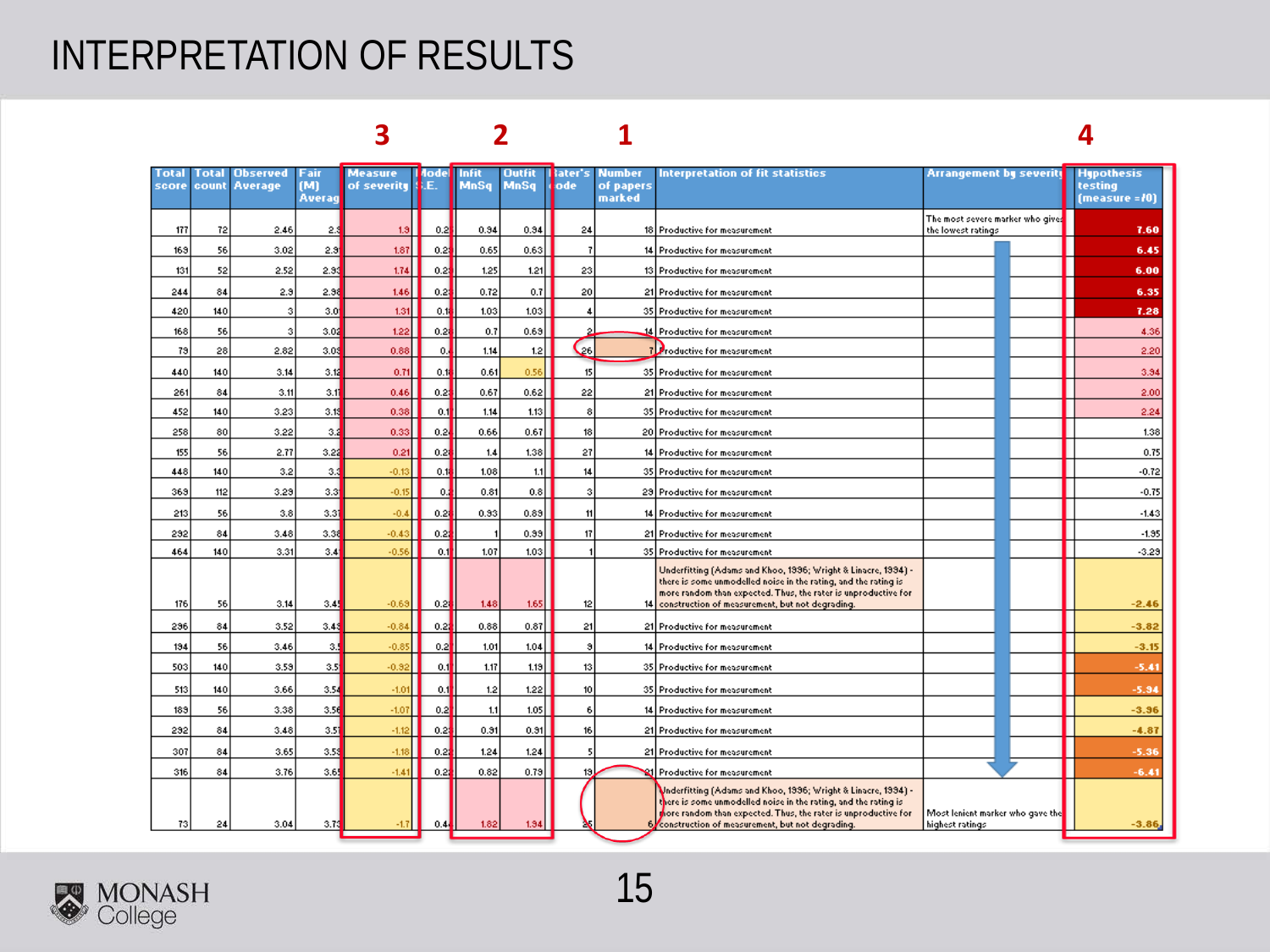MEB Dip term 7 Summary writing - Data - run 1 4/10/2016 4:37:20 PM Table 4.1 Unexpected Responses (3 residuals sorted by order in data).

|  |                                    | Cat Score Exp. Resd StRes  Num Can Nu Ra N Criterion |  |  |                                                                                        |  |
|--|------------------------------------|------------------------------------------------------|--|--|----------------------------------------------------------------------------------------|--|
|  |                                    | 2 2 3.6 -1.6 -3.1   69 69 5 5 4 Lexis                |  |  | $\begin{vmatrix} 2 & 2 & 3.7 & -1.7 & -3.3 \end{vmatrix}$ 76 76 8 8 1 Task achievement |  |
|  | $\begin{array}{ccc} \end{array}$ 2 |                                                      |  |  | 3.7 -1.7 -3.4   148 148 10 10 1 Task achievement                                       |  |
|  |                                    | Cat Score Exp. Resd StRes  Num Can Nu Ra N Criterion |  |  |                                                                                        |  |

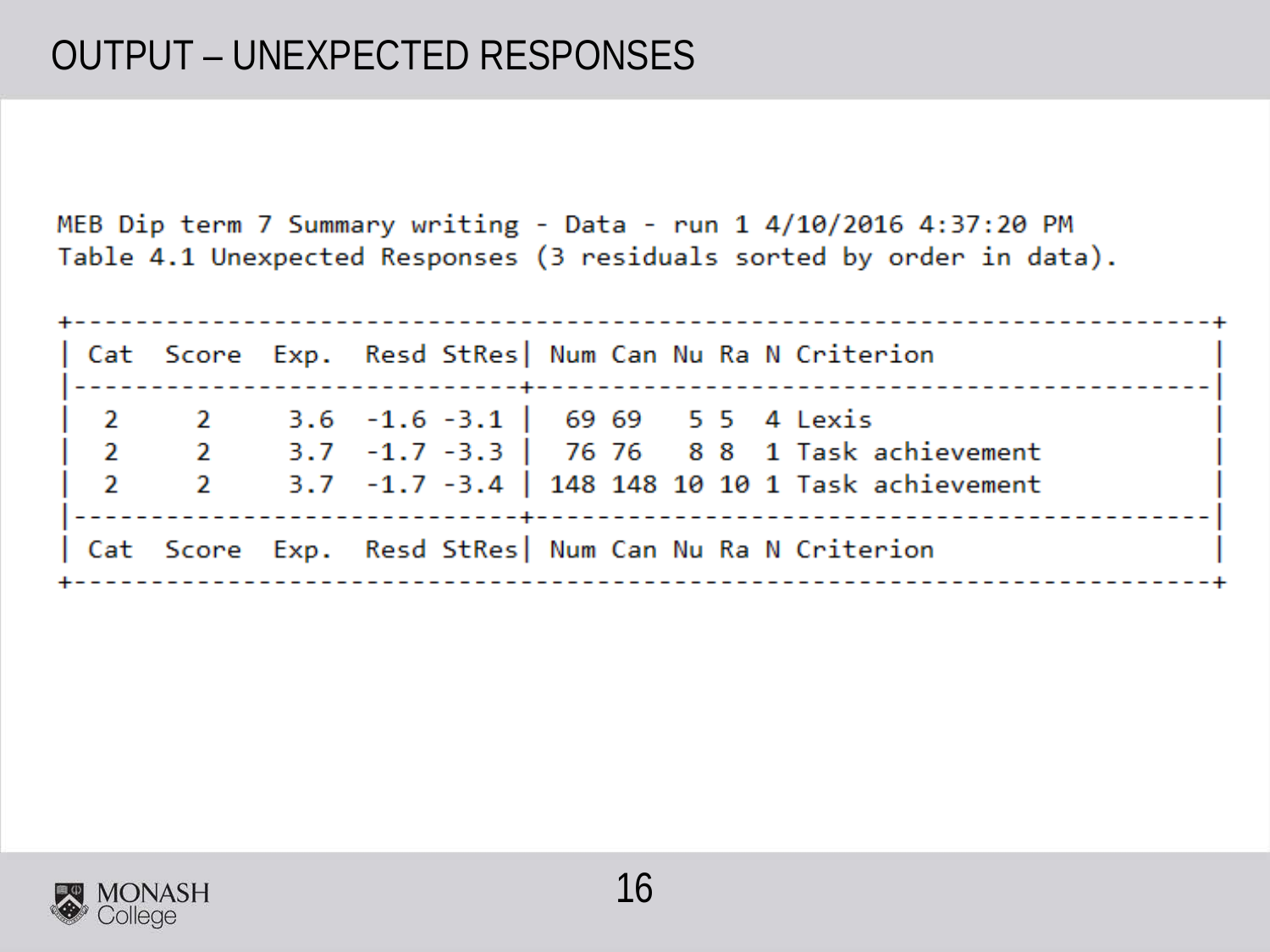## OUTPUT – CANDIDATE MEASUREMENT REPORT

MEB Dip term 7 Summary writing - Data - run 1 4/10/2016 4:37:20 PM Table 7.1.1 Candidate Measurement Report (arranged by mAN).

| Total                                                                                    | Total |      | $Obsvd$ Fair $(M)$ |         | Model   Infit |              |             | Outfit                |                 | $ \textsf{Estim.} \textsf{Corr. } $ |         |         |                                                                                     |
|------------------------------------------------------------------------------------------|-------|------|--------------------|---------|---------------|--------------|-------------|-----------------------|-----------------|-------------------------------------|---------|---------|-------------------------------------------------------------------------------------|
| Score                                                                                    | Count |      |                    |         |               |              |             |                       |                 |                                     |         |         | Average Average Measure S.E.   MnSq ZStd MnSq ZStd   Discrm   PtBis   Num Candidate |
|                                                                                          |       |      |                    |         |               |              |             |                       |                 |                                     |         |         |                                                                                     |
| 38                                                                                       | 8     | 4.75 | 4.61               | 6.97    | .82           | .92          | .0          |                       |                 | $.83 - .1$   1.15                   | .07     | 103 103 |                                                                                     |
| 36                                                                                       | 8     | 4.50 | 4.42               | 6.27    | .76           |              | $.31 - 1.8$ |                       | $.30 - 1.8$     | 1.84                                | .63     | 235 235 |                                                                                     |
| 34                                                                                       | 8     | 4.25 | 4.24               | 5.58    | .72           | 1.98         | 1.7         | 2.04                  | 1.8             | $-0.26$                             | $-0.48$ | 30 30   |                                                                                     |
| 35                                                                                       | 8     | 4.38 | 4.22               | 5.50    | .70           | .82          | $-1.3$      | .83                   | $-1.3$          | 1.31                                | . 19    | 152 152 |                                                                                     |
| 35                                                                                       | 8     | 4.38 | 4.19               | 5.37    | .70           | 1.00         | $\cdot$ 1   | .99                   | $\cdot$ 1       | 1.02                                | $-.10$  | 101 101 |                                                                                     |
| 35                                                                                       | 8     | 4.38 | 4.16               | 5.21    | .70           | 1.30         | $\cdot$ 8   | 1.32                  | .9              | .48                                 | $-1.30$ | 64 64   |                                                                                     |
| 34                                                                                       | 8     | 4.25 | 4.08               | 4.87    | .71           | .77          | $-1.3$      | .74                   | $-0.4$          | 1.28                                | $-14$   | 104 104 |                                                                                     |
| 33                                                                                       | 8     | 4.13 | 4.06               | 4.79    | .74           | 2.30         | 1.8         | 2.35                  | 1.8             | $-0.01$                             | .54     | 135 135 |                                                                                     |
| 33                                                                                       | 8     | 4.13 | 4.03               | 4.66    | . 71          |              | $.75 - .4$  |                       | $.73 - .4$      | 1.31                                | .48     | 231 231 |                                                                                     |
|                                                                                          |       |      |                    |         |               |              |             |                       |                 |                                     |         |         |                                                                                     |
|                                                                                          |       |      |                    |         |               |              |             |                       |                 |                                     |         |         |                                                                                     |
| 33                                                                                       | 12    | 2.75 | 2.47               | $-2.07$ | .61           |              |             | 1.50 1.2 1.60 1.3     |                 | .49                                 | $-.21$  | 68 68   |                                                                                     |
| 28                                                                                       | 12    | 2.33 | 2.45               | $-2.16$ | .67           | 1.05         | $\cdot$ 2   | .98                   | $\cdot$ 1       | 1.01                                | .32     | 28 28   |                                                                                     |
| 30                                                                                       | 12    | 2.50 | 2.23               | $-3.11$ | .58           |              | $.78 - .7$  |                       |                 | $.76 - .8$   1.42                   | .16     | 70 70   |                                                                                     |
| 0                                                                                        | 8     | .00  |                    |         |               | Unmeasurable |             |                       |                 |                                     | .00     | 127 127 |                                                                                     |
|                                                                                          |       |      |                    |         |               |              |             |                       |                 |                                     |         |         |                                                                                     |
| 29.1                                                                                     | 8.9   | 3.33 | $3.31$             | 1.64    | .70           |              |             | $.95 - .2$ $.95 - .2$ |                 |                                     |         |         | .16   Mean (Count: 261)                                                             |
| 3.8                                                                                      | 1.7   | .45  | .40                | 1.74    | .06           | .60          | 1.3         |                       | $.62 \quad 1.3$ |                                     |         |         | $.25$   S.D. (Population)                                                           |
| 3.8                                                                                      | 1.7   | .45  | .40                | 1.74    | .06           | .60          | 1.3         |                       | $.62 \quad 1.3$ |                                     |         |         | $.25$   S.D. (Sample)                                                               |
|                                                                                          |       |      |                    |         |               |              |             |                       |                 |                                     |         |         |                                                                                     |
| Model, Populn: RMSE .71 Adj (True) S.D. 1.59 Separation 2.25 Strata 3.33 Reliability .83 |       |      |                    |         |               |              |             |                       |                 |                                     |         |         |                                                                                     |
| Model, Sample: RMSE .71 Adj (True) S.D. 1.59 Separation 2.25 Strata 3.33 Reliability .84 |       |      |                    |         |               |              |             |                       |                 |                                     |         |         |                                                                                     |
| Model, Fixed (all same) chi-square: 1726.4 d.f.: 260 significance (probability): .00     |       |      |                    |         |               |              |             |                       |                 |                                     |         |         |                                                                                     |
| Model, Random (normal) chi-square: 242.3 d.f.: 259 significance (probability): .76       |       |      |                    |         |               |              |             |                       |                 |                                     |         |         |                                                                                     |
|                                                                                          |       |      |                    |         |               |              |             |                       |                 |                                     |         |         |                                                                                     |

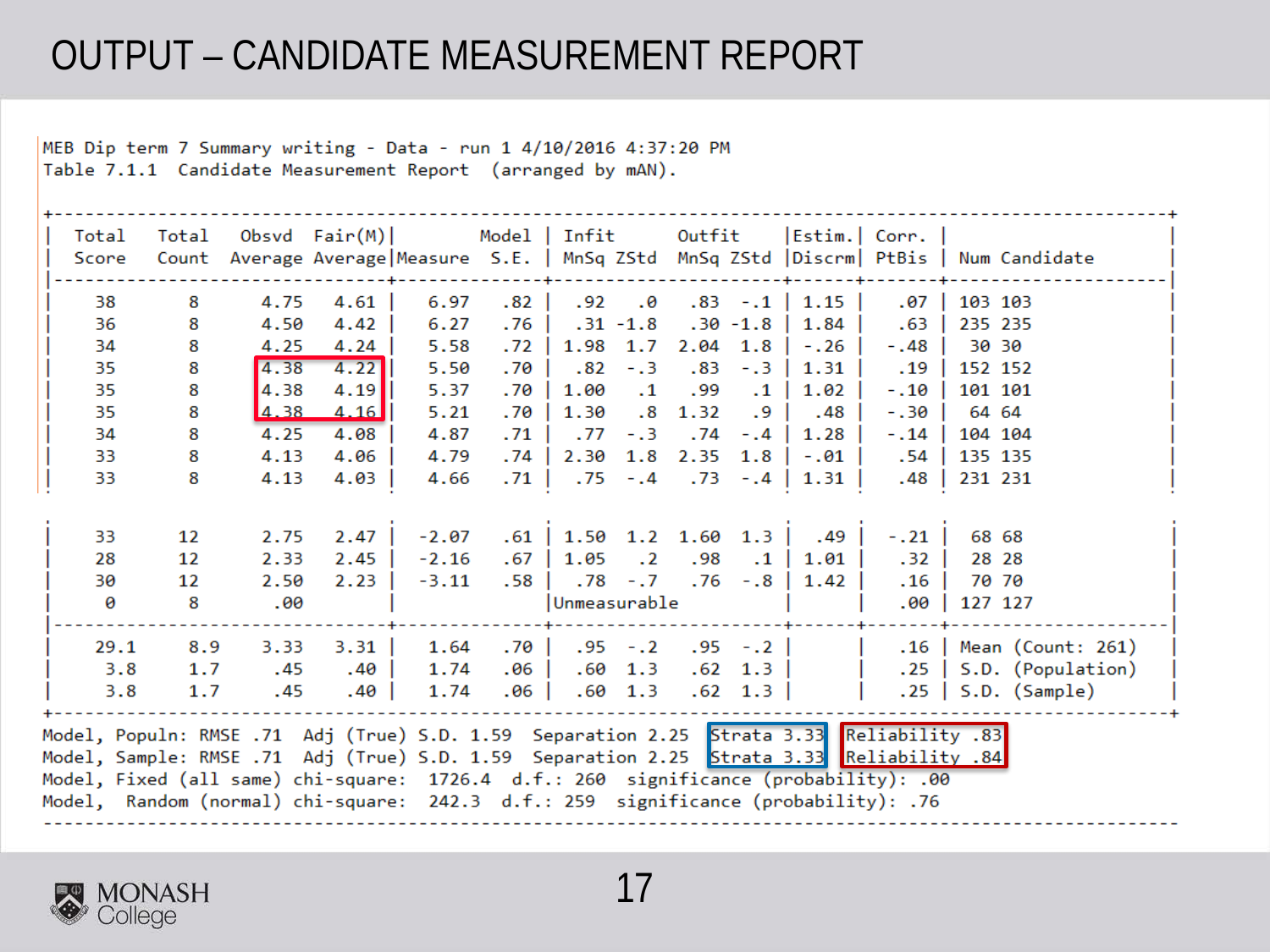## OUTPUT – CANDIDATE MEASUREMENT REPORT

| <b>Student's Total</b> |       | Total | <b>Observed Fair</b> |         |                | <b>Model</b> | <b>INFIT</b> | <b>OUTFIT</b> | Difference bt<br>Obs Aver. & | Raw   |                  | <b>Difference</b><br>in total |
|------------------------|-------|-------|----------------------|---------|----------------|--------------|--------------|---------------|------------------------------|-------|------------------|-------------------------------|
| code                   | score | count | <b>Average</b>       | Average | <b>Measure</b> | <b>S.E.</b>  | <b>MnSq</b>  | <b>MnSq</b>   | Fair Aver.                   | score | Fair score score |                               |
| 23                     | 29    | 12    | 2.42                 | 2.78    | $-0.88$        | 0.58         | 1.52         | 1.55          | $-0.36$                      | 9.7   | 11.1             | $-1.4$                        |
| 25                     | 30    | 12    | 2.5                  | 2.85    | $-0.55$        | 0.57         | 0.93         | 0.92          | $-0.35$                      | 10.0  | 11.4             | $-1.4$                        |
| 19                     | 28    | 8     | 3.5                  | 3.83    | 3.76           | 0.68         | 0.74         | 0.73          | $-0.33$                      | 14.0  | 15.3             | $-1.3$                        |
| 20                     | 28    | 8     | 3.5                  | 3.83    | 3.76           | 0.68         | 0.65         | 0.64          | $-0.33$                      | 14.0  | 15.3             | $-1.3$                        |
| 76                     | 28    | 8     | 3.5                  | 3.79    | 3.6            | 0.7          | 2.08         | 2.02          | $-0.29$                      | 14.0  | 15.2             | $-1.2$                        |
| 75                     | 29    | 8     | 3.63                 | 3.91    | 4.09           | 0.7          | 0.82         | 0.83          | $-0.28$                      | 14.5  | 15.6             | $-1.1$                        |
| 71                     | 27    | 8     | 3.38                 | 3.66    | 3.1            | 0.72         | 1.81         | 1.61          | $-0.28$                      | 13.5  | 14.6             | $-1.1$                        |
| 74                     | 27    | 8     | 3.38                 | 3.66    | 3.1            | 0.72         | 0.49         | 0.44          | $-0.28$                      | 13.5  | 14.6             | $-1.1$                        |
| 73                     | 26    | 8     | 3.25                 | 3.52    | 2.56           | 0.74         | 0.73         | 0.62          | $-0.27$                      | 13.0  | 14.1             | $-1.1$                        |
| 21                     | 34    | 12    | 2.83                 | 3.1     | 0.83           | 0.63         | 0.58         | 0.55          | $-0.27$                      | 11.3  | 12.4             | $-1.1$                        |
| 22                     | 24    | 8     | 3                    | 3.25    | 1.53           | 0.83         | 0.03         | 0.03          | $-0.25$                      | 12.0  | 13.0             | $-1.0$                        |
| 24                     | 24    | 8     | 3                    | 3.25    | 1.53           | 0.83         | 0.03         | 0.03          | $-0.25$                      | 12.0  | 13.0             | $-1.0$                        |
| 67                     | 35    | 12    | 2.92                 | 2.68    | $-1.28$        | 0.65         | 1.12         | 1.15          | 0.24                         | 11.7  | 10.7             | 1.0                           |
| 192                    | 30    | 8     | 3.75                 | 3.51    | 2.54           | 0.71         | 0.95         | 0.95          | 0.24                         | 15.0  | 14.0             | 1.0                           |
| 189                    | 28    | 8     | 3.5                  | 3.26    | 1.58           | 0.69         | 0.88         | 0.88          | 0.24                         | 14.0  | 13.0             | 1.0                           |
| 190                    | 29    | 8     | 3.63                 | 3.38    | 2.05           | 0.69         | 0.64         | 0.62          | 0.25                         | 14.5  | 13.5             | $1.0\,$                       |
| 191                    | 29    | 8     | 3.63                 | 3.38    | 2.05           | 0.69         | 1.33         | 1.34          | 0.25                         | 14.5  | 13.5             | 1.0                           |
| 143                    | 28    | 8     | 3.5                  | 3.25    | 1.53           | 0.68         | 0.9          | 0.9           | 0.25                         | 14.0  | 13.0             | 1.0                           |
| 146                    | 28    | 8     | 3.5                  | 3.25    | 1.53           | 0.68         | 0.9          | 0.9           | 0.25                         | 14.0  | 13.0             | 1.0                           |
| 58                     | 33    | 12    | 2.75                 | 2.48    | $-2.03$        | 0.61         | 1.5          | 1.62          | 0.27                         | 11.0  | 9.9              | $1.1\,$                       |
| 70                     | 30    | 12    | 2.5                  | 2.23    | $-3.11$        | 0.58         | 0.78         | 0.76          | 0.27                         | 10.0  | 8.9              | 1.1                           |
| 68                     | 33    | 12    | 2.75                 | 2.47    | $-2.07$        | 0.61         | 1.5          | 1.6           | 0.28                         | 11.0  | 9.9              | 1.1                           |
| 60                     | 43    | 12    | 3.58                 | 3.29    | 1.72           | 0.56         | 1.65         | 1.72          | 0.29                         | 14.3  | 13.2             | 1.2                           |

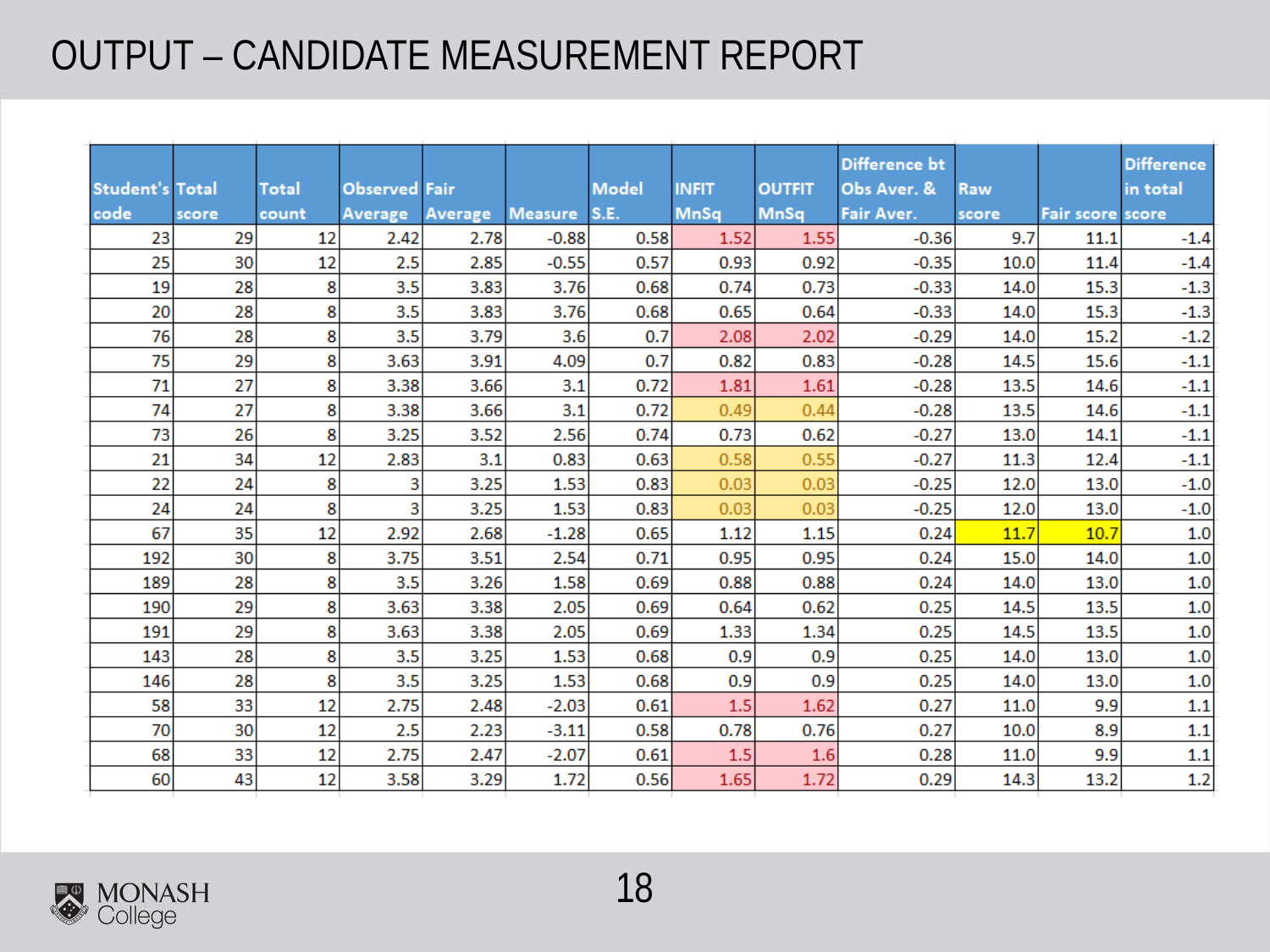## **RATER ANALYSIS: PRACTICAL USE**

#### **MFRM can evaluate all facets**

- **Rater performance**
- Rating scale performance
- **EXECUTE:** Student performance

### **MFRM can help identify**

- **EXECONS** Consistent raters and inconsistent raters
- **Appropriate, harsh or lenient markers**
- **Raters with instances of unexpected severe/lenient ratings**
- **EXEC** Criteria that fit or do not fit the model
- **EXED:** Criteria are harder to mark accurately

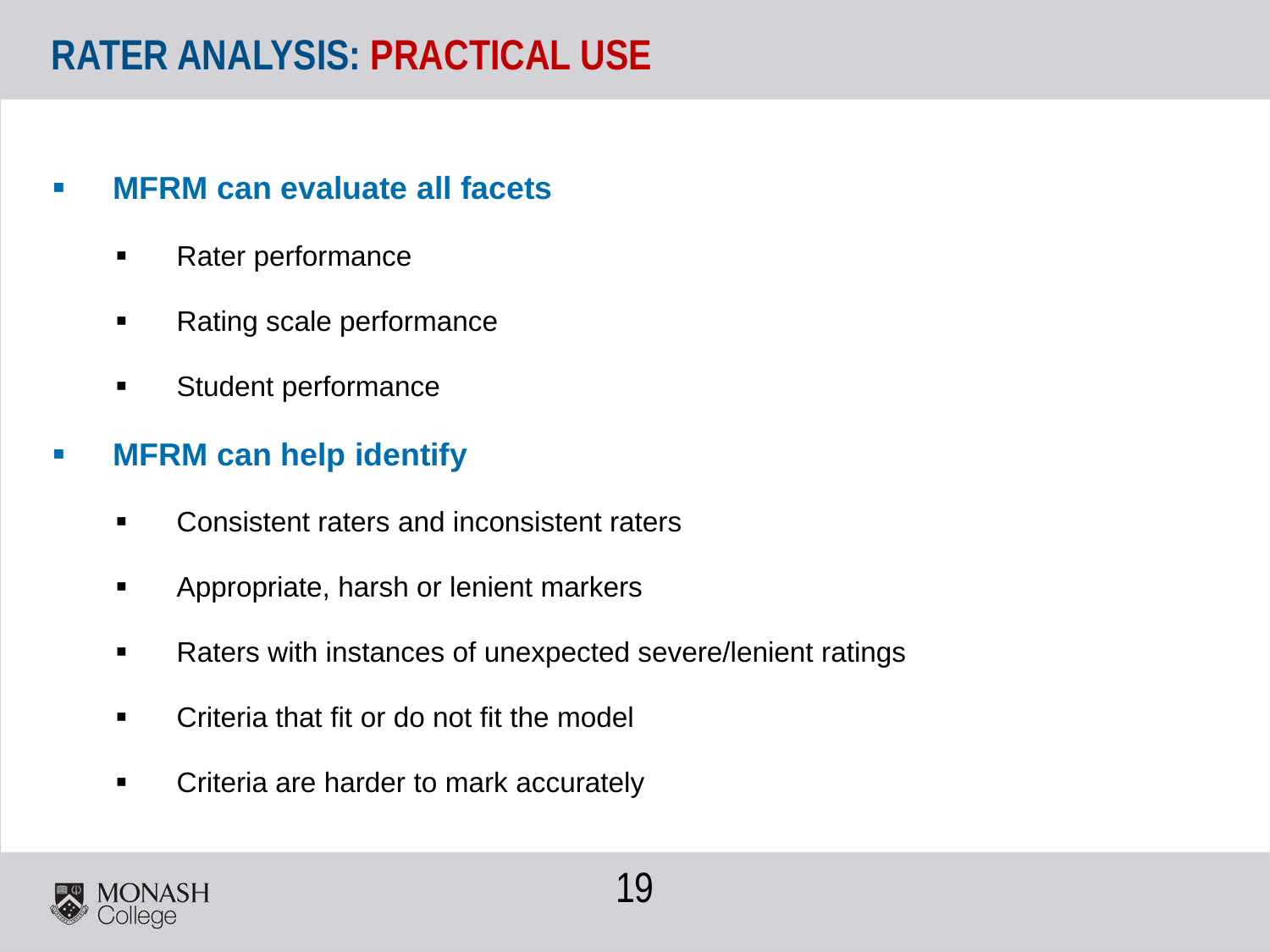## **RATER ANALYSES**: **FEEDBACK AT MUELC**

- Inform all raters of their rating performance
- Specify next steps
	- **Consistent and appropriate** raters:

 $\Box$  continue to refer to self-access sample bank

 $\Box$  do required online rater training tasks before next marking period

**Inconsistent, lenient, harsh** raters:

 $\Box$  continue to refer to self-access sample and benchmark bank

 $\Box$  do required online rater training tasks before next marking period

**attend face-to-face rater training**

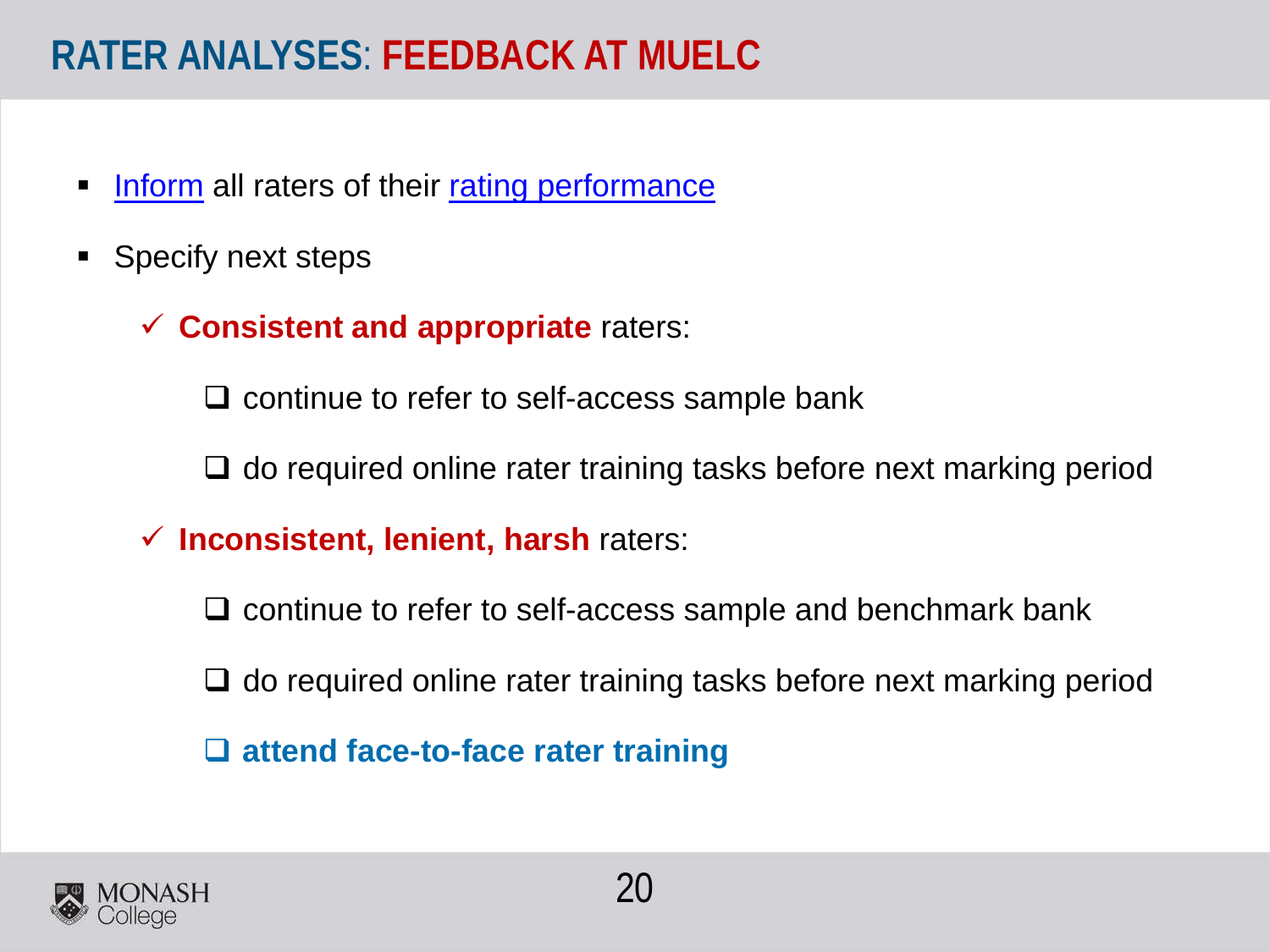## **RATER ANALYSES**: **RATER TRAINING AT MUELC**

**Message:** to **support teachers** in their growth as raters and teachers

### **Set up of targeted rater training**

- Target criteria that are harder to mark consistently and appropriately
- Go through online samples, awarded scores and benchmark comments
- Raters mark a sample on the spot and discuss scores
- Raters reflect on previous marking behaviours and align their scores via the use of the rating scale.
- **Give feedback to raters during the training process**

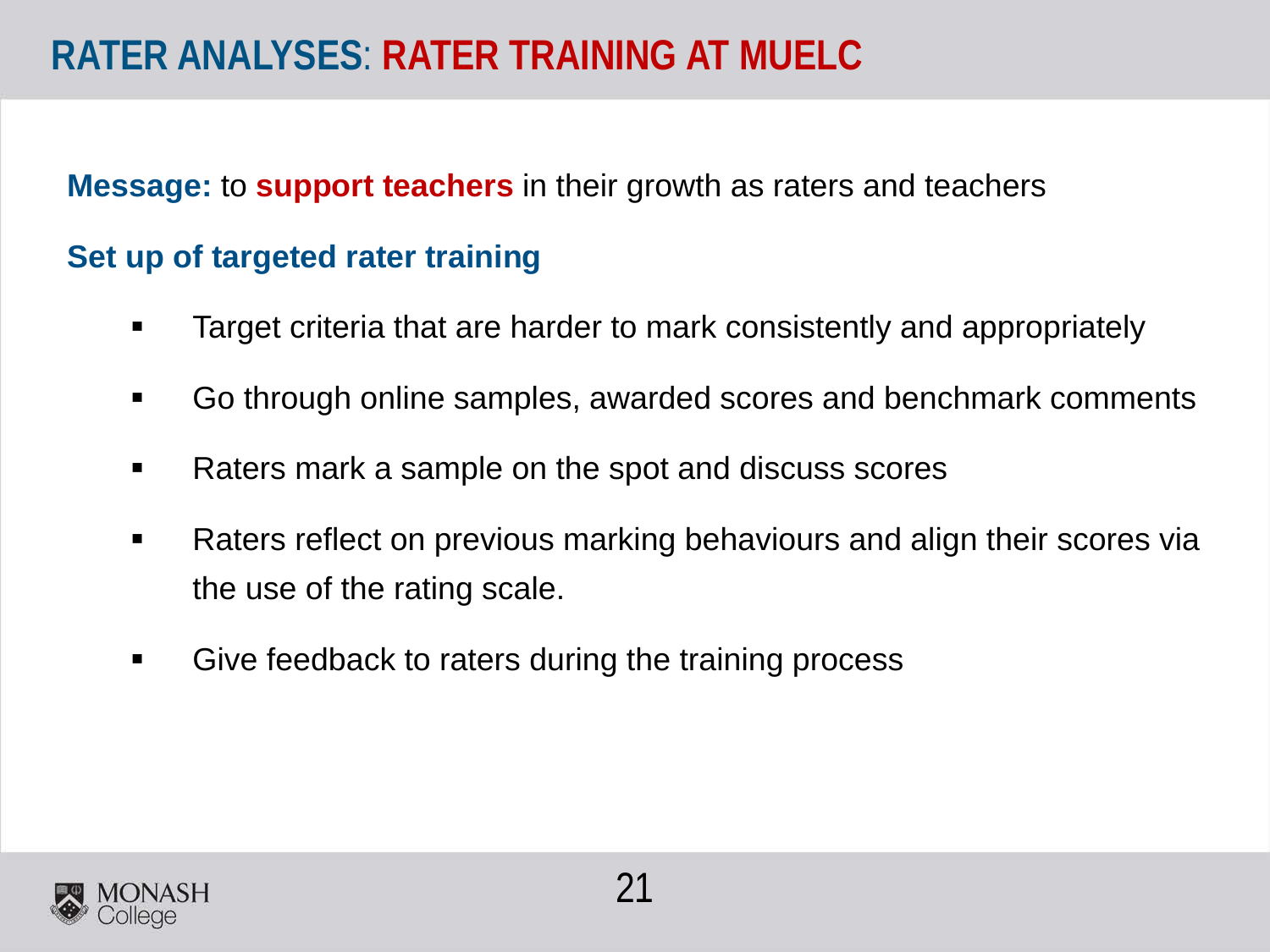## **THANK YOU ALL FOR YOUR ATTENTION!**